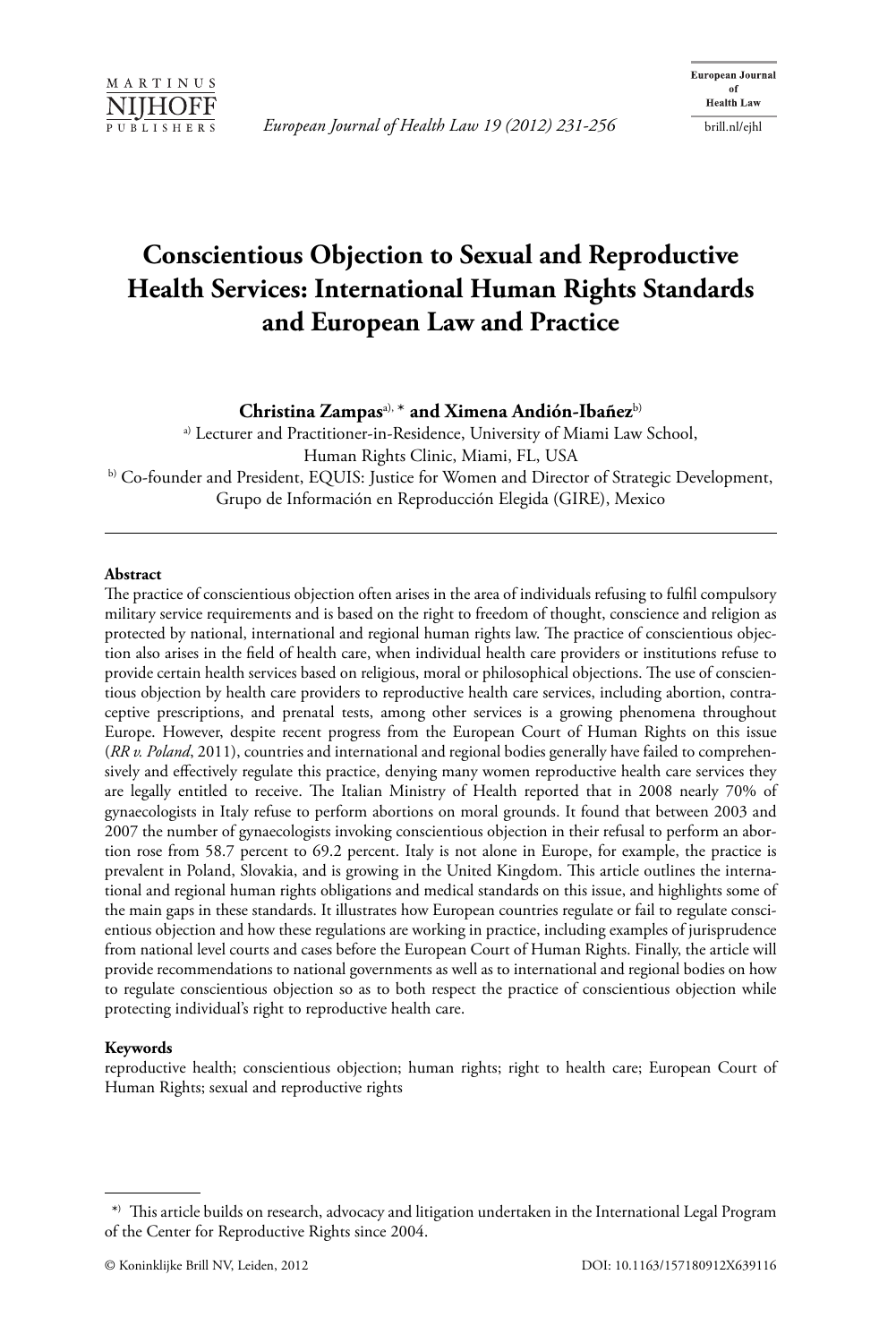### **1. Introduction**

Conscientious objection is the refusal to participate in an activity that an individual considers incompatible with his/her religious, moral, philosophical or ethical beliefs. The practice of conscientious objection has historically arisen in the context of opposition to mandatory military service,<sup>1</sup> but is increasingly being raised in the context of objection to engaging in certain medical procedures, particularly in the area of sexual and reproductive health.2 While standards regulating the practice of conscientious objection to military service are generally well-developed, legal standards governing the practice in health care settings are often inadequate to address the multiple scenarios in which the practice arises. The law and practice in European countries is peppered with differences, indicating a great need to develop comprehensive standards in this area.

A large number of States worldwide have conscientious objection clauses in laws and/or medical ethical standards that are applicable to sexual and reproductive health care services. These clauses are usually included in deontology (ethics) codes,<sup>3</sup> or in general health care laws and/or in laws that regulate a specific reproductive health care service such as abortion or sterilization.<sup>4</sup> The scope of conscientious objection clauses and the legal rights and obligations of patient and provider that they create vary from country to country.

According to established international human rights and medical standards, states should regulate conscientious objection to both accommodate health care providers' beliefs and also ensure women's access to adequate and timely sexual and reproductive health care services. Regulations should thus, for example, ensure an adequate number of providers willing and able to perform lawful health services, clearly establish the types of health services and circumstances in which conscientious objection can be invoked, and establish legal and ethical duties of

<sup>&</sup>lt;sup>1)</sup> The concept of a conscientious objector emerged at the beginning of the 20th Century when some people refused to fight in World War I, and it gained international recognition in 1989 when the United Nations Commission on Human Rights adopted the resolution "Conscientious objection to military service". UN Commission on Human Rights, *Conscientious objection to military service*, U.N. Doc. E/ CN.4/1989/L.19/Add.15 (9 Mar. 1989). For more, *see generally*, Rachel Brett, Quaker United Nations Office, International Standards on Conscientious Objection to Military Service (2008), *available at* http://www.quno.org/geneva/pdf/humanrights/CO/COintlStds200811-English.pdf.

<sup>2)</sup> *See* Judith Bueno de Mesquita and Louise Finer, University of Essex Human Rights Centre, Conscientious Objection: Protecting Sexual and Reproductive Health Rights (2008) available at http://www .essex.ac.uk/human\_rights\_centre/research/rth/docs/Conscientious\_objection\_final.pdf; *see also* Rebecca Cook, Bernard Dickens and Mahmoud Fatallah, *Reproductive Health and Human Rights: Integrating Medicine, Ethics And Law* (2003).

<sup>&</sup>lt;sup>3)</sup> Deontology or medical ethics codes, while not legally binding, are a highly persuasive authority since the development of deontology codes is mandated by public health laws. Often times they are used by national courts as persuasive authority.

<sup>4)</sup> *See* Center for Reproductive Rights' Third Party Intervention to the European Court of Human Rights in the case of *Tysiąc* v. *Poland*, App. No. 5410/03, Eur. Ct. H.R. para. 21 (filed 21 Sept. 2005), *available at* http://reproductiverights.org/sites/crr.civicactions.net/files/documents/Tysiac%20Amicus%20 AS%20SENT%20TO%20ECHR%209%2020%2005.pdf.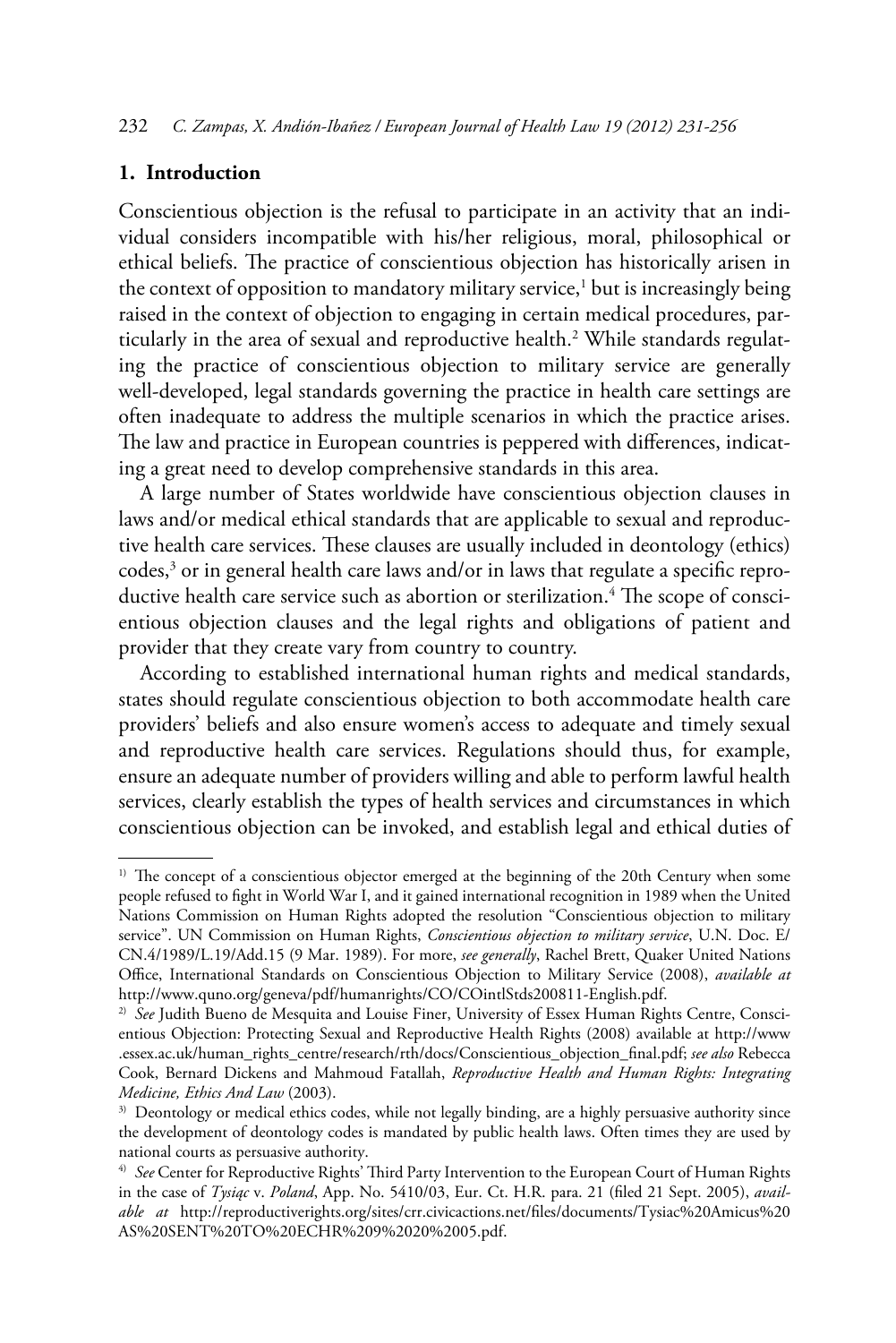health care providers who invoke conscientious objection, such as timely referral of patients to providers willing and able to provide services.<sup>5</sup> Such regulations should also establish oversight mechanisms, penalties for healthcare providers who do not comply with their duties and effective appeal mechanisms for women who are denied services.<sup>6</sup> Moreover, in cases where women's right to health services are violated, legislation should establish appropriate remedies.7

This article examines the law and practice of conscientious objection to sexual and reproductive health services in Europe. It first outlines the international (UN) and European human rights standards as well as the medical and ethical standards regarding the regulation of conscientious objection in reproductive health care settings. It then examines national European laws and jurisprudence on the practice, offering a more detailed articulation of the issues and concerns, and providing guidance on the regulation of the practice. The article shows that often in European countries conscientious objection clauses are being applied too broadly and sometimes even abused. The lack of adequate legal and policy framework to regulate the practice and prevent abuse results in serious violations of women's right to access quality sexual and reproductive health services with potentially detrimental impact on their health and lives.

# **2. International (UN) Standards on Conscientious Objection to Sexual and Reproductive Health Care Services**

The Programme of Action of the International Conference on Population and Development (ICPD), agreed to by governments around the globe, recognised that reproductive rights are human rights:

Reproductive rights embrace certain human rights that are already recognized in national laws, international human rights documents and other relevant UN consensus documents. These rights rest on the recognition of the basic right of all couples and individuals to decide freely and responsibly the number, spacing and timing of their children and to have the information and means to do so, and the right to attain the highest standard of sexual and reproductive health. It also includes

<sup>5)</sup> *See* Eur. Parl. Assemb., Social, Health & Family Affairs Comm., *Explanatory memorandum — Women's access to lawful medical care: the problem of unregulated use of conscientious objection*, Doc. 12347 (2010) [hereinafter Eur. Parl. Assemb., *Explanatory Memorandum — Unregulated use of conscientious objection*]. 6) *See* Judgment, *Tysiąc* v. *Poland*, App. No. 5410/03, Eur. Ct. H.R. paras. 116-17 (2007).

 $^{\gamma}$  The right to an effective remedy is a fundamental right recognised in most international and regional human rights treaties. *See, e.g.*, International Covenant on Civil and Political Rights, adopted 16 Dec. 1966, Art. 2, para. 3, G.A. Res. 2200A (XXI), UN GAOR, 21st Sess., Supp. No. 16, U.N. Doc. A/6316 (1966), 999 U.N.T.S. 171 (entered into force 23 Mar. 1976) [hereinafter ICCPR]; *see also* Convention for the Protection of Human Rights and Fundamental Freedoms, adopted 4 Nov. 1950, Art. 13, 213 U.N.T.S. 222, Europ. T.S. No. 5 (entered into force 3 Sept. 1953) [hereinafter European Convention on Human Rights].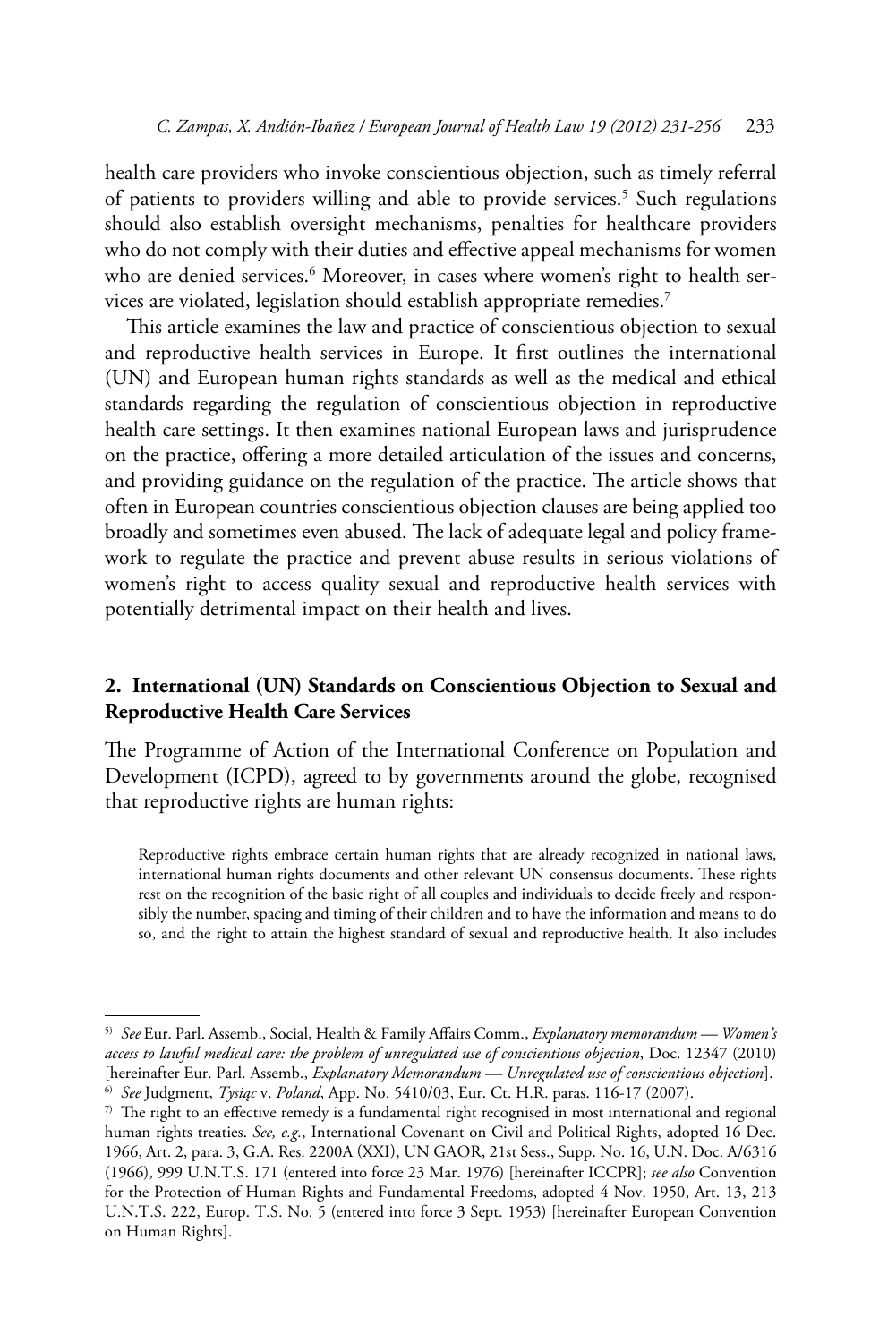#### 234 *C. Zampas, X. Andión-Ibañez / European Journal of Health Law 19 (2012) 231-256*

their right to make decisions regarding reproduction free of discrimination, coercion and violence, as expressed in human rights documents.<sup>8</sup>

The content and scope of these internationally recognised human rights have been developed and interpreted by UN and regional human rights bodies for decades. For instance, the U.N. treaty monitoring bodies (UNTMBs) which monitor states compliance with the major international human rights treaties and provide interpretation of those treaties, have articulated protection for reproductive rights including in the areas of abortion, family planning, female genital mutilation, gender-based violence, sexuality education and maternal mortality, among others.9 Their recognition is grounded in the fundamental rights to life, to be free from inhumane and degrading treatment, health, non-discrimination and equality, self-determination and access to information. At the regional level, the European Convention on Human Rights also protects women's reproductive rights.<sup>10</sup>

Conscientious objection is grounded in the right to freedom of religion, conscience and thought, recognised in many international and regional human rights treaties as well as national constitutions.11 Under international and regional human rights law, the freedom to manifest one's religion or beliefs can be limited for the protection of the rights of others, including women's sexual and reproductive rights.12 Human rights bodies have established standards for state regulation of conscientious objection clauses, including the legal obligation of health care providers to ensure that patients are not denied access to health care services.<sup>13</sup>

<sup>&</sup>lt;sup>8)</sup> Programme of Action of the International Conference on Population and Development, Cairo, Egypt, 5-13 Sept. 1994, at 7.3, U.N. Doc. A/CONF.171/13/Rev.1 (1995).

 <sup>9)</sup> *See generally Center for Reproductive Rights, Bringing Rights to Bear* (2008), *available at* http:// reproductiverights.org/en/resources/publications/briefing-papers.

<sup>10)</sup> *See, e.g.*, Judgment, *Tysiąc v. Poland, supra* note 6. The Court has noted that "legislation regulating the interruption of pregnancy touches upon the sphere of private life, since whenever a woman is pregnant her private life becomes closely connected with the developing foetus." Eur. Comm. HR, *Brüggemann and Scheuten v. The Federal Republic of Germany*, App. No. 6959/75, 10 Eur. H.R. Rep. (1977) (Commission Report).

<sup>11)</sup> *See, e.g.*, Human Rights Committee, *General Comment No. 22: The Right to freedom of thought, conscience and religion*, (48th Sess., 1993), *in* Compilation of General Comments and General Recommendations Adopted by Human Rights Treaty Bodies (Vol. I), at 204, para. 11, U.N. Doc. HRI/GEN/1/ Rev.9 (2008) (recognizing that the right to conscientious objection can be derived from the right to freedom of thought, conscience and religion as guaranteed in the International Covenant on Civil and Political Rights); *see also* European Convention on Human Rights, *supra* note 7, Art. 9; EU Network of Independent Experts on Fundamental Rights, The right to conscientious objection and the conclusion by EU Member States of concordats with the Holy See, Eur. Comm'n., Opinion No. 4-2005, at 9-12 (14 Dec. 2005), available at http://158.109.131.198/catedra/images/experts/CONSCIENTIOUS%20 OBJECTION%20%2810%29.pdf [hereinafter EU Network of Independent Experts].

<sup>12)</sup> *See, e.g.*, ICCPR, *supra* note 7, Art. 18, para. 3; *see also* European Convention on Human Rights, *supra* note 7, Art. 9, para. 2.

<sup>13)</sup> *See, e.g*., Human Rights Committee, *Concluding Observations: Poland*, para. 12, U.N. Doc. CCPR/C/ POL/CO/6 (2010) [hereinafter HRC, *Poland* (2010)]; Committee on Economic, Social and Cultural Rights, *Concluding Observations: Poland*, para. 28, U.N. Doc. E/C.12/POL/CO/5 (2009) [hereinafter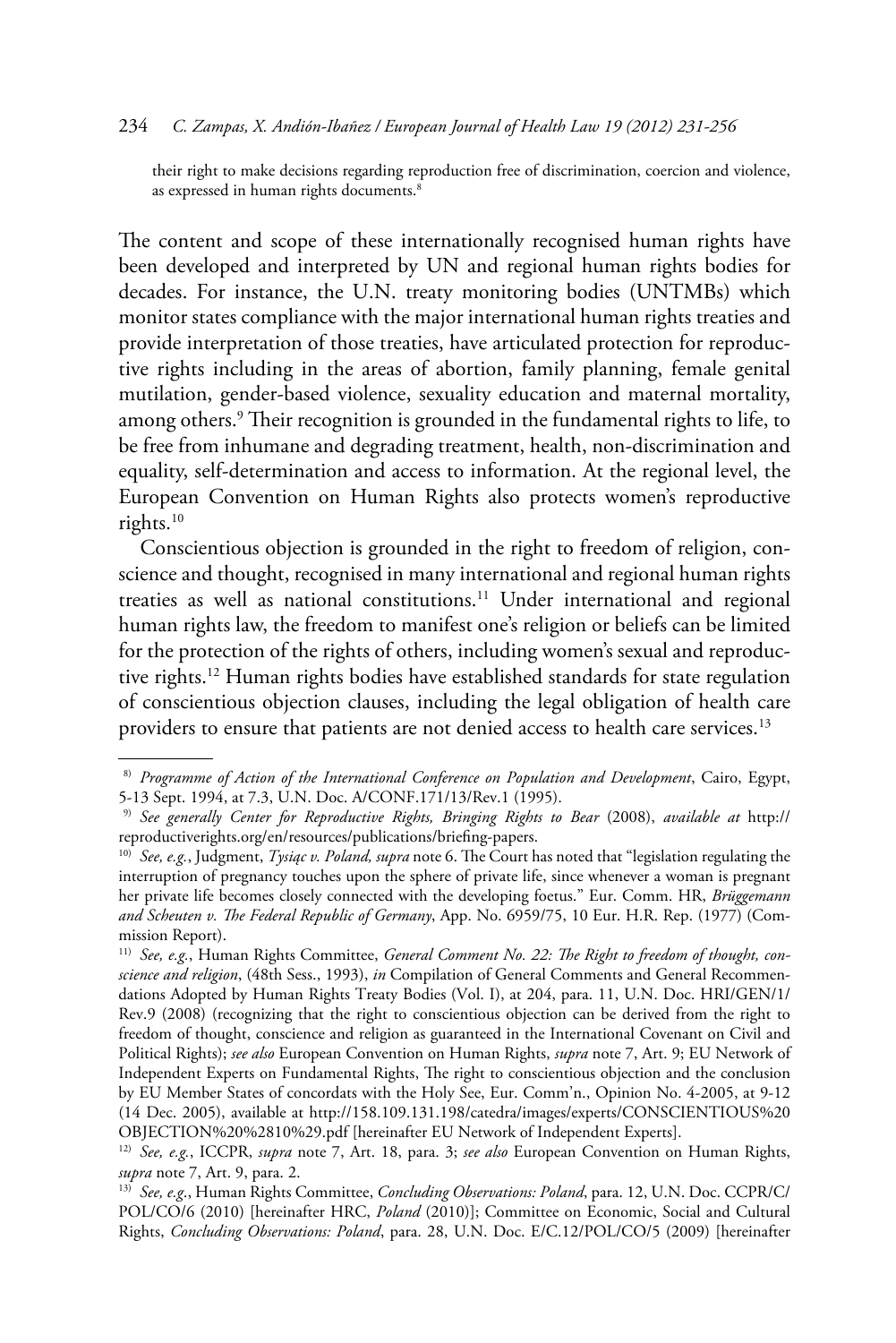UNTMBs which interpret and monitor state compliance with UN human rights treaties, have specifically recognised that conscientious objection is a potential barrier to access reproductive health services<sup>14</sup> and have stated that governments have a positive obligation to ensure that the application of conscientious objection clauses does not violate women's right to access to quality, affordable and acceptable sexual and reproductive health care services.<sup>15</sup>

The CEDAW Committee, which interprets and monitors state compliance with the Convention on the Elimination of All Forms of Discrimination against Women, has recognised that: "It is discriminatory for a State party to refuse to legally provide for the performance of certain reproductive health services for women. For instance, if health service providers refuse to perform such services based on conscientious objection, measures should be introduced to ensure that women are referred to alternative health providers."<sup>16</sup> In the context of abortion, it specifically noted that provisions allowing conscientious objection without ensuring alternate means of accessing abortion violate women's reproductive rights and that measures should be introduced to guarantee the referral to alternative health care providers.<sup>17</sup> This Committee has expressed concern to countries over the lack of access to abortion services due to the practice of conscientious objection by hospital personnel18 and has also recommended that states parties ensure access to abortion in public health services.<sup>19</sup>

The Human Rights Committee, which interprets and monitors state compliance with the International Covenant on Civil and Political Rights (ICCPR),

ESCR Committee, *Poland* (2009)] (calling on the state to take all effective measures to ensure that women enjoy their right to sexual and reproductive health, including by "enforcing the legislation on abortion and implementing a mechanism of timely and systematic referral in the event of conscientious

objection"); *see also* EU Network of Independent Experts, *supra* note 11, at 20. 14) *See, e.g*., Committee on the Elimination of Discrimination against Women, *Concluding Observations: Croatia*, para. 109, U.N. Doc. A/53/38 (1998) [hereinafter CEDAW Committee, *Croatia* (1998)]; *Concluding Observations: Italy*, para. 353, U.N. Doc. A/52/38 Rev.1 (1997) [hereinafter CEDAW Committee, *Italy* (1997)]; *Concluding Observations: Poland*, para. 25, U.N. Doc. CEDAW/C/POL/CO/6 (2007) [hereinafter CEDAW Committee, *Poland* (2007)]; Human Rights Committee, *Concluding Observations: Poland*, para. 8, U.N. Doc. CCPR/CO/82/POL (2004) [hereinafter HRC, *Poland* (2004)]; ESCR Committee, *Poland* (2009), *supra* note 13, para. 28.

<sup>15)</sup> *See, e.g.*, Committee on the Elimination of Discrimination against Women, *Concluding Observations: Slovakia*, paras. 42-43, U.N. Doc. A/63/38 (2008) [hereinafter CEDAW Committee, *Slovakia* (2008)];

HRC, *Poland* (2004), *supra* note 13, para. 8.<br><sup>16)</sup> Committee on the Elimination of Discrimination against Women, *General Recommendation No. 24: Article 12 (women and health),* (20th Sess., 1999), *in* Compilation of General Comments and General Recommendations Adopted by Human Rights Treaty Bodies (Vol. II), at 358, para. 11, U.N. Doc. A HRI/GEN/1/Rev.9 (2008).

<sup>17)</sup> *See, e.g.*, CEDAW Committee, *Slovakia* (2008), *supra* note 15, para. 43.

<sup>18)</sup> *See, e.g.*, CEDAW Committee, *Croatia* (1998), *supra* note 14, para. 109; *Italy* (1997), *supra* note 14, para. 353; *Poland* (2007), *supra* note 14, para. 25.

<sup>19)</sup> *See, e.g.*, Committee on the Elimination of Discrimination against Women, *Concluding Observations: Colombia*, para. 23, U.N. Doc. CEDAW/C/COL/CO/6 (2007); *Croatia* (1998), *supra* note 14, para. 117; *Italy* (1997), *supra* note 14, para. 360.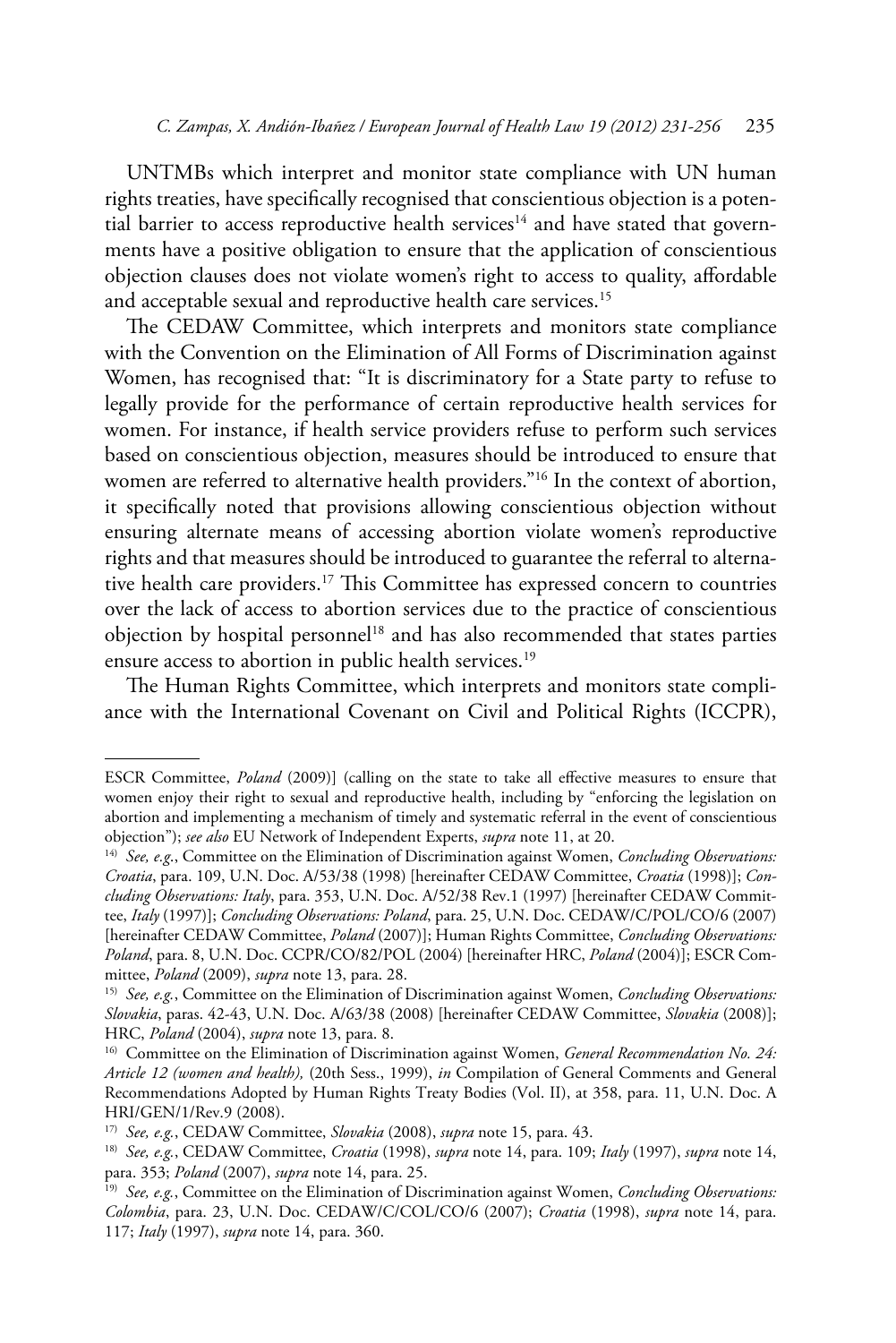established that states parties have an obligation, under the right to life, to ensure women's access to abortion, by removing barriers to the procedure, and has raised concerns over the practice of conscientious objection and the obstacles it poses to women's access to lawful abortion.20

In its General Comment 14, the Committee on Economic, Social and Cultural Rights (ESCR Committee) established that the right to the highest attainable standard of health entails "not only to timely and appropriate health care but also to the underlying determinants of health, such as . . . access to health-related education and information, including on sexual and reproductive health."21 The Committee stressed that States should "refrain from . . . censoring, withholding or intentionally misrepresenting health-related information, including sexual education and information."22 This Committee has expressed concern at the refusal of physicians and clinics to perform legal abortions on the basis of conscientious objection and has recommended States to "take all effective measures to ensure that women enjoy their right to sexual and reproductive health, including by enforcing the legislation on abortion and implementing a mechanism of timely and systematic referral in the event of conscientious objection."23

Concern over the lack of availability of reproductive health care services due to laws and practices concerning conscientious objection in Europe has been specifically raised by UN TMBs when reviewing European countries compliance with their treaty obligations, such as Croatia,<sup>24</sup> Italy,<sup>25</sup> Poland<sup>26</sup> and Slovakia.<sup>27</sup> These bodies have called on state parties to adequately regulate the practice and ensure that effective referral mechanisms are in place.

In 2010, the Human Rights Committee in monitoring Poland's compliance with the ICCPR, raised concerns 'that, in practice, many women are denied access to reproductive health services, including contraception counselling, prenatal testing and lawful interruption of pregnancy'...and recommended that Poland to be in compliance with its obligations to respect, protect and fulfil its obligations under the right to life '. . . introduce regulations to prohibit the improper use and performance of the "conscience clause" by the medical profession.'28 Similarly, the ESCR Committee expressed concern over the high

<sup>20)</sup> *See* HRC, *Poland* (2010), *supra* note 13, para. 12; *Poland* (2004), *supra* note 13, para. 8 (in both sets of concluding observations, the Committee references ICCPR article 6, on the right to life, in the context of expressing concern that women in Poland are denied access to legal abortions in part due to inappropriate application of Poland's conscientious objection clause).

<sup>21)</sup> *See* Committee on Economic, Social and Cultural Rights, *General Comment 14: The Right to the Highest Attainable Standard of Health (Art. 12)*, para. 11, U.N. Doc. E/C.12/2000/4 (2000).

<sup>22)</sup> *Ibid.*, para. 34.

<sup>23)</sup> ESCR Committee, *Poland* (2009), *supra* note 13, para. 28.

<sup>24)</sup> CEDAW Committee, *Croatia* (1998), *supra* note 14, para. 109.

<sup>25)</sup> CEDAW Committee, *Italy* (1997), *supra* note 14, para. 353.

<sup>26)</sup> HRC, *Poland* (2010), *supra* note 13, para. 12; *Poland* (2004), *supra* note 13, para. 8; ESCR Committee, *Poland* (2009), *supra* note 13, para. 28.

<sup>27)</sup> CEDAW Committee, *Slovakia* (2008), *supra* note 15, para. 43.

<sup>28)</sup> HRC, *Poland* (2010), *supra* note 13, para. 12.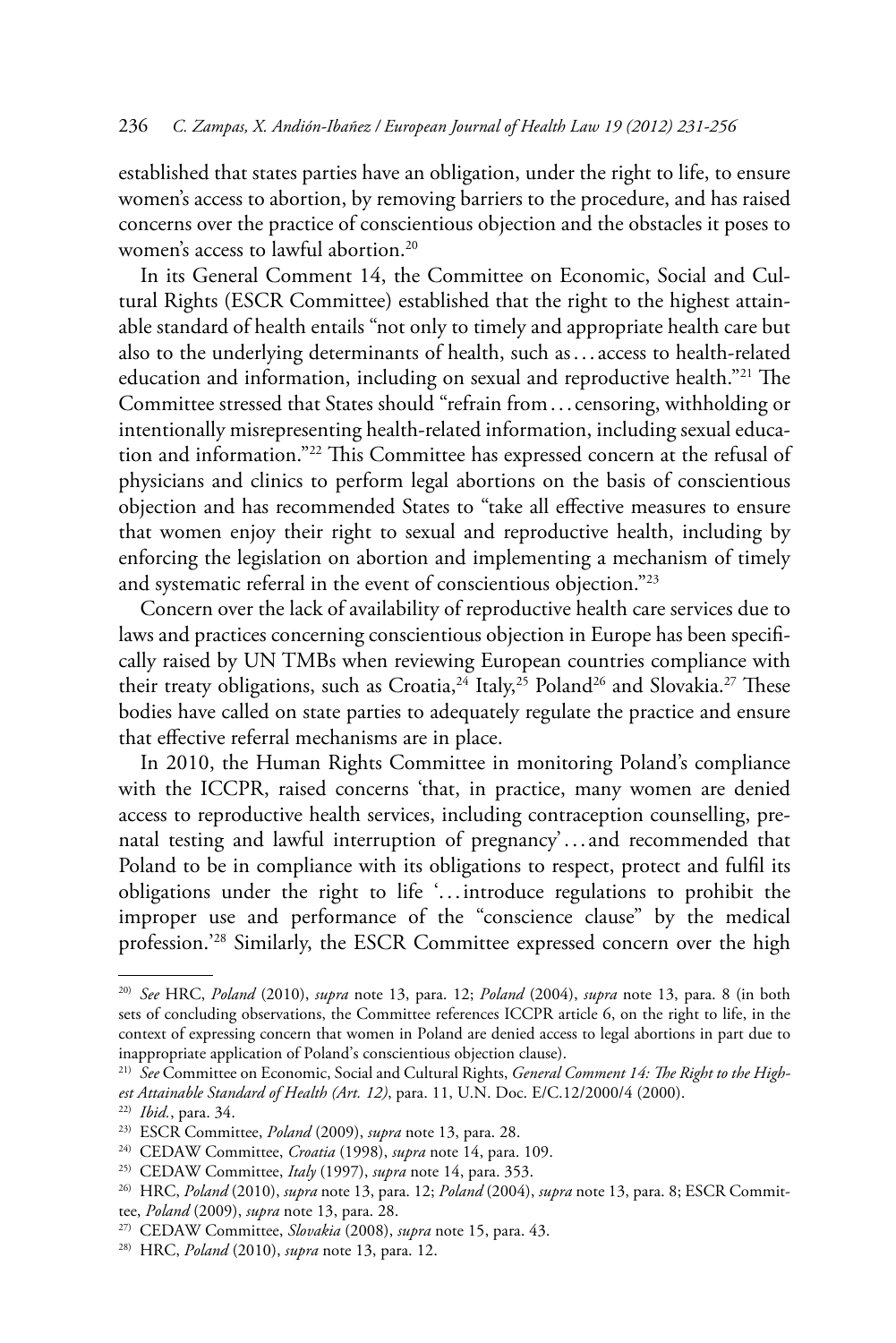number of clandestine abortions in Poland and the fact that women often resort to these procedures "because of refusal of physicians and clinics to perform the legal operations on the basis of conscientious objection."29 It recommended Poland to "take all effective measures to ensure that women enjoy their right to sexual and reproductive health, including by enforcing the legislation on abortion and implementing a mechanism of timely and systematic referral in cases of conscientious objection."<sup>30</sup>

In 2008, the CEDAW Committee in its Concluding Observations to Slovakia noted that it ". . . is deeply concerned about the insufficient regulation of the exercise of conscientious objection by health professionals with regard to sexual and reproductive health"31 and recommended that Slovakia ". . . adequately regulate the invocation of conscientious objection by health professionals so as to ensure that women's access to health and reproductive health is not limited."32 The Committee recalled its "general recommendation No. 24, which states that it is discriminatory for a State party to refuse to provide legally for the performance of certain reproductive health services for women" and recommended ". . . that, if health service providers refuse to perform such services based on conscientious objection, measures should be introduced to ensure that women are referred to alternative health providers."33

The UN Special Rapporteur on the Right to the Highest Attainable Standard of Health, issued a groundbreaking report in 2011 on the devastating impact the criminalization of abortion has on women's health and lives and specifically articulated state obligations to remove barriers, including laws and practices on conscientious objection which interfere with individual decision-making on abortion.<sup>34</sup> The report notes that such laws and their use create barriers to access by permitting health care providers and ancillary personnel, such as receptionists and pharmacists, to refuse to provide abortion services, information about procedures, and referrals to alternative facilities and providers. He noted that these and other laws make safe

<sup>29)</sup> ESCR Committee, *Poland* (2009), *supra* note 13, para. 28.

<sup>30)</sup> *Ibid.*; see also Anand Grover, *Report of the Special Rapporteur on the right of everyone to the enjoyment of the highest attainable standard of physical and mental health: Mission to Poland, para. 53*, U.N. Doc. A/ HRC/14/20/Add.3 (2010)*, para. 50* [hereinafter Special Rapporteur on the right to health — Poland 2010] ("Health systems should have procedures, such as administrative procedures to provide immediate alternatives to healthcare users when conscientious objection would otherwise lead to a denial of services, and effective remedies, in place to ensure that in practice, legitimate conscientious objection does not obstruct the enjoyment by women and men of their sexual and reproductive health rights. States should also monitor the exercise of conscientious objection with a view to ensuring that all services are available and accessible in practice. In short, health service providers who conscientiously object to a procedure have the responsibility to treat an individual whose life or health is immediately affected, and otherwise to refer the patient to another provider who will perform the required procedure.").

<sup>31)</sup> CEDAW Committee, *Slovakia* (2008), *supra* note 15, para. 42.

<sup>32)</sup> *Ibid.* para. 43.

<sup>33)</sup> *Ibid.*

<sup>34)</sup> Anand Grover, *Report of the Special Rapporteur on the right of everyone to the enjoyment of the highest attainable standard of physical and mental health, Interim report*, A/66/254 (2011) [hereinafter Special Rapporteur on the right to health — Criminalisation of abortion 2011].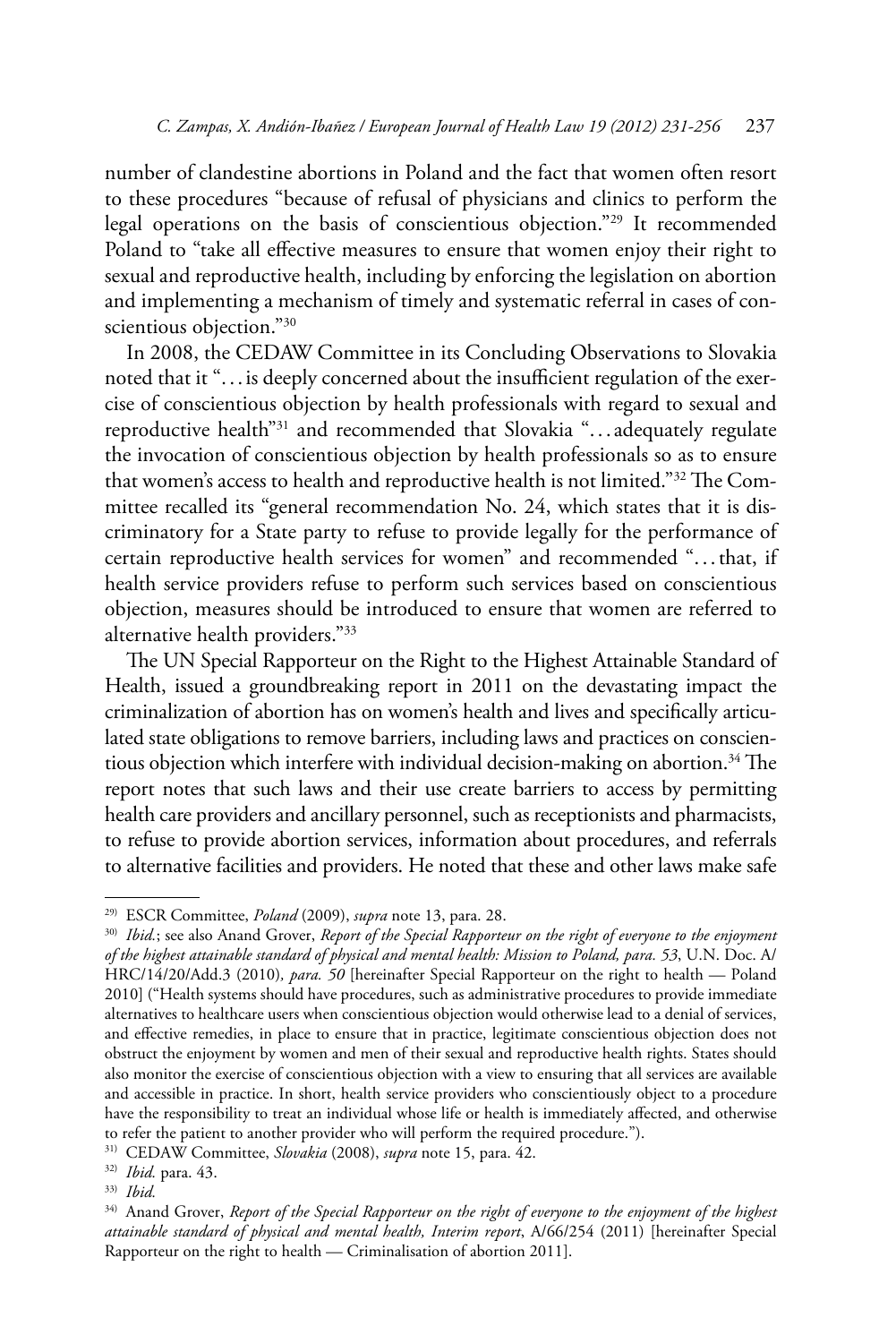abortions unavailable, especially to poor, displaced and young women and noted that such restrictive regimes serve to reinforce the stigma that abortion is an objectionable practice. He recommended that states, in order to fulfil their obligations under the right to health should "[E]nsure that conscientious objection exemptions are well-defined in scope and well-regulated in use and that referrals and alternative services are available in cases where the objection is raised by a service provider."<sup>35</sup>

# **3. European Regional Human Rights Standards**

The Council of Europe and other European regional bodies have issued numerous reports, recommendations and resolutions on the practice of conscientious objection in the military.36 They have stressed the need for member states to enact legislation to regulate the right to conscientious objection $37$  and that there should be a procedure for the examination of applications for conscientious objector status.38 However, few such standards exist on the regulation of the practice of conscientious objection in health care settings. Below is a review of the few existing standards from Council of Europe and European Union bodies.

# 3.1. *The European Union*

*The European Union Network of Experts Opinion on the Right to Conscientious Objection*<sup>39</sup>

The European Union Network of Experts on Fundamental Rights has addressed the concern over the law and practice of conscientious objection in relation to access to various health services, including abortion. In 2005, it issued an opinion

<sup>35)</sup> *Ibid.*

<sup>36)</sup> *See, e.g., Resolution 337 on the right of conscientious objection*, Eur. Parl. Assemb. (1967); *see also Recommendation 816 on the right of conscientious objection to military service*, Eur. Parl. Assemb. (1977) [hereinafter *Eur. Parl. Assemb., Recommendation 816* ]; *Recommendation 1518 on exercise of the right of conscientious objection to military service in Council of Europe member states*, Eur. Parl. Assemb. (2001); *Resolution on conscientious objection and alternative civilian service*, Eur. Parl. Doc. A3-15/89 (1989); Council of Eur., *Recommendation No. R(87)8 of the Committee of Ministers to member states regarding conscientious objection to compulsory military service* (1987) [hereinafter *Council of Eur., Recommendation No. R(87)8]; Directorate General of Hum. Rts., Council of Eur., Conscientious objection to compulsory military service* (2002), available at http://www.coe.int/t/e/human\_rights/cddh/2.\_activities/Conscientious Objection\_en.pdf.

<sup>37)</sup> *See, e.g., Recommendation 478 (1967) on the right of conscientious objection*, Eur. Parl. Assemb. (1967); *see also Eur. Parl. Assemb., Recommendation 816, supra* note 36.

<sup>38)</sup> *See, e.g., Council of Eur., Recommendation No. R(87)8, supra* note 36, sec. B, paras. 2-8.

<sup>&</sup>lt;sup>39)</sup> The E.U. Network of Independent Experts on Fundamental Rights was set up by the European Commission upon the request of the European Parliament. It monitors the situation of fundamental rights in the Member States and in the Union, on the basis of the Charter of Fundamental Rights. It issued reports on the situation of fundamental rights in the Member States and in the Union, as well as opinions on specific issues related to the protection of fundamental rights in the Union. In 2007, the Network's mandate was merged with the newly formed European Union Fundamental Rights Agency.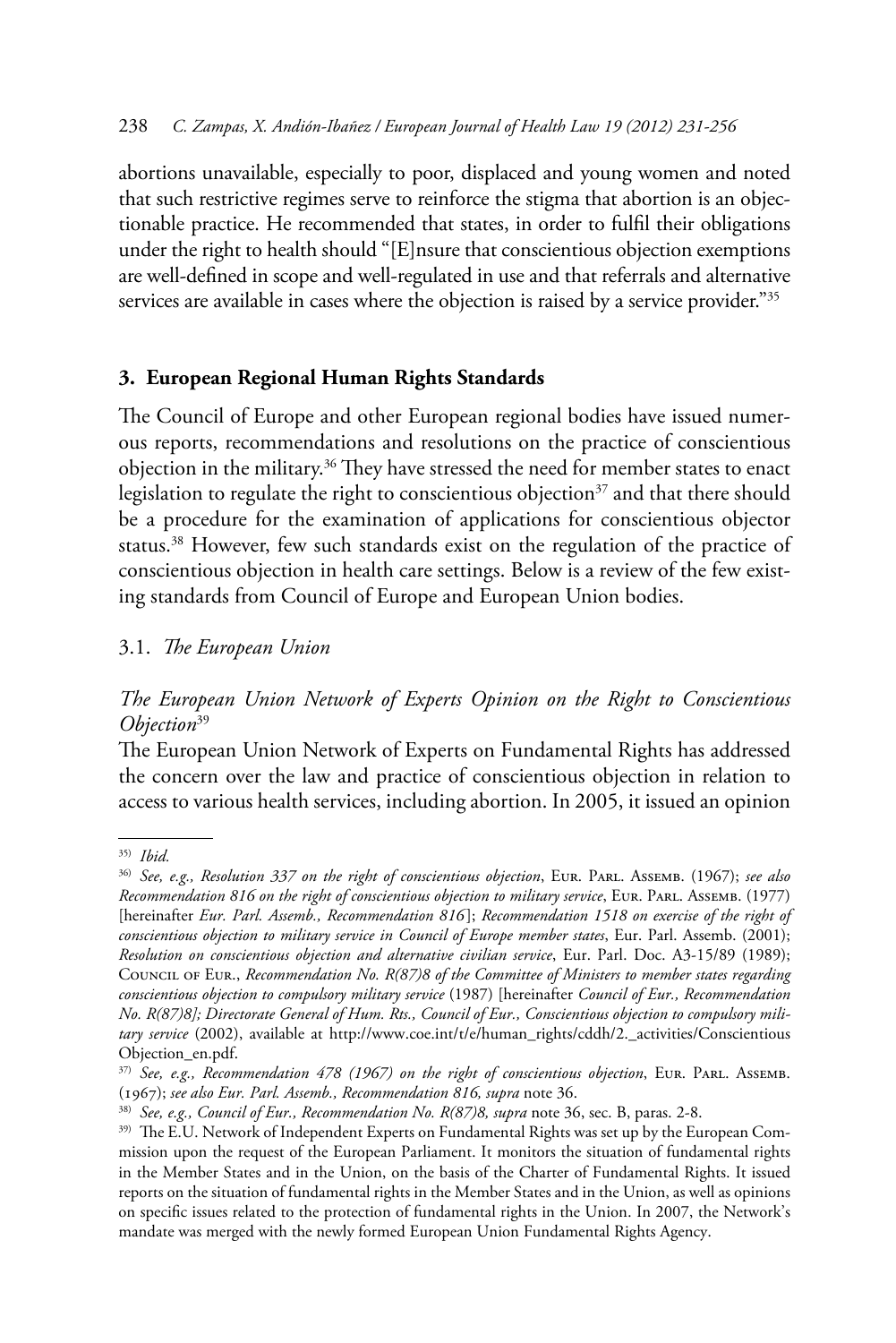on the conformity of a draft treaty on conscientious objection between the Holy See and Slovakia with the European Union Charter on Fundamental Rights, which guarantees both the right to respect for private life (Article 7) and freedom of thought, conscience and religion (Article 10). The draft treaty essentially allowed for the unlimited exercise of conscientious objection in a wide range of areas, including health care, education and legal services. If accepted, it would have been one of the broadest and most encompassing treaties between the Holy See and a state on conscientious objection. The Network recognised that while conscientious objection can be considered a part of the freedom of thought, conscience and religion, when it conflicts with other rights and freedoms, it is necessary to restrict its exercise by means of creating adequate balance between conflicting rights and freedoms.<sup>40</sup> The opinion notes that "this right [to conscientious objection] should be regulated in order to ensure that, in circumstances where abortion is legal, no woman shall be deprived from having effective access to the medical service of abortion."41 In addition, they noted that denying a woman the effective possibility to terminate the pregnancy in circumstances where abortion is lawful may "amount to the infliction of an inhuman and degrading treatment..."<sup>42</sup>

### 3.1.1. *The European Parliament*

In 2002, the European Parliament passed a resolution recognizing the disparities in Europe in the area of sexual and reproductive health and rights, including access to contraception, unwanted pregnancies and abortion, as well as adolescent sexual and reproductive health, including sexuality education.<sup>43</sup> The resolution identified barriers to exercising sexual and reproductive rights, including the practice of conscientious objection, and made recommendations to Member States and Accession Countries of the European Union on how to address the situation. It recommended, for example that states develop a national policy on sexual and reproductive health, in cooperation with civil society organizations, which ensures the provision of comprehensive information concerning effective and responsible methods of family planning as well as equal access to a range of high quality contraceptive methods.<sup>44</sup> It further recommended states to ensure the provision of unbiased, scientific and clearly understandable information and counselling on sexual and reproductive health, including the prevention of unwanted pregnancies and the risks involved in unsafe abortions carried out under unsuitable conditions.<sup>45</sup> Finally, it reinforced the importance of safeguarding

<sup>40)</sup> EU Network of Independent Experts, *supra* note 11, at 16.

<sup>&</sup>lt;sup>41)</sup> *Ibid.* at 20.<br><sup>42)</sup> *Ibid.* at 19. This opinion played a role in the treaty not being adopted by the government.

<sup>&</sup>lt;sup>43)</sup> *Resolution on sexual and reproductive health and rights, Eur. Parl. Assemb.* 2001/2128(INI) (2002).

<sup>44)</sup> *Ibid.*, para. 2. 45) *Ibid.*, para. 10.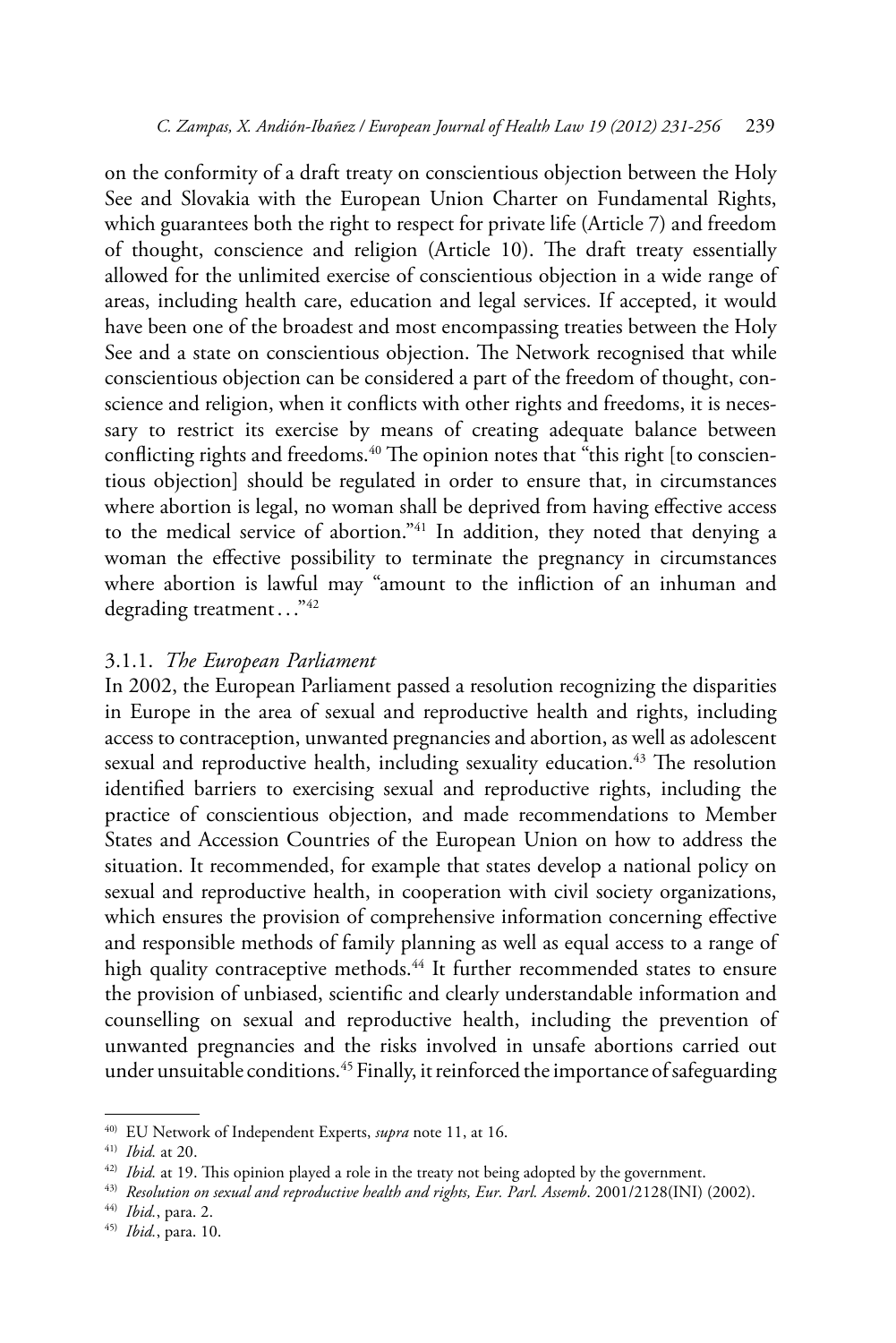women's reproductive health and rights by making abortion legal, safe and accessible to all<sup>46</sup> and that in case of legitimate conscientious objection of the provider, referral to other service providers that can perform the service should be required.<sup>47</sup>

## 3.2. *The Council of Europe*

#### 3.2.1. *European Convention on Human Rights*

The European Court of Human Rights has addressed the issue of conscientious objection in health related settings in only two cases. First, in an Article 9 admissibility decision concerning pharmacists refusal to fill prescriptions for contraceptives<sup>48</sup> and most recently in *RR v. Poland* (2011), a case concerning denial of a prenatal genetic examination due, in part, to the practice of conscientious objection.<sup>49</sup> The latter being the first time ever an international or regional human rights tribunal has articulated that states have a *positive* obligation to regulate the practice of conscientious objection in a reproductive health care setting.

In *R.R v. Poland*, the Court noted that R.R.'s access to genetic testing "was marred by procrastination, confusion and lack of proper counselling and information given to [her]" . . . and that ultimately she obtained admission to a hospital where the genetic tests were conducted "by means of subterfuge." The Court found that this 'shabby treatment' and the 'acute anguish' it caused her violated her right to be free from inhumane and degrading treatment (article 3).<sup>50</sup> This is the first time the Court ever found a violation of Article 3 in a reproductive rights case. The Court also made clear that access to diagnostic services was decisive for the "possibility of exercising her right to take an informed decision as to whether to seek an abortion or not."51 The Court noted the crucial importance of timely access to information on one's health condition by stating that, "in the context of pregnancy, the effective access to relevant information on the mother's and foetus' health, where legislation allows for abortion in certain situations, is directly relevant for the exercise of personal autonomy."<sup>52</sup> It noted that effective implementation of abortion laws is important for ensuring a right to lawful abortion and found Poland's failure to do so also a violation of Poland's positive obligations to respect private life (Article 8).53

<sup>46)</sup> *Ibid.*, para. 12. 47) *Ibid.*, para. 11.

<sup>48)</sup> *Pichon and Sajous v. France*, 2001-X Eur. Ct. H.R.

<sup>49)</sup> Judgement, *R.R. v. Poland*, App. No. 27617/04, Eur. Ct. H.R. (26 May 2011).

<sup>50)</sup> *Ibid.*, paras. 15 and 159-162.

<sup>51)</sup> *Ibid.*, para. 208.

<sup>52)</sup> *Ibid.*, para. 197.

<sup>53)</sup> *Ibid.*, paras. 213-214. The Court also found a violation of Article 3, the right to be free from inhumane and degrading treatment.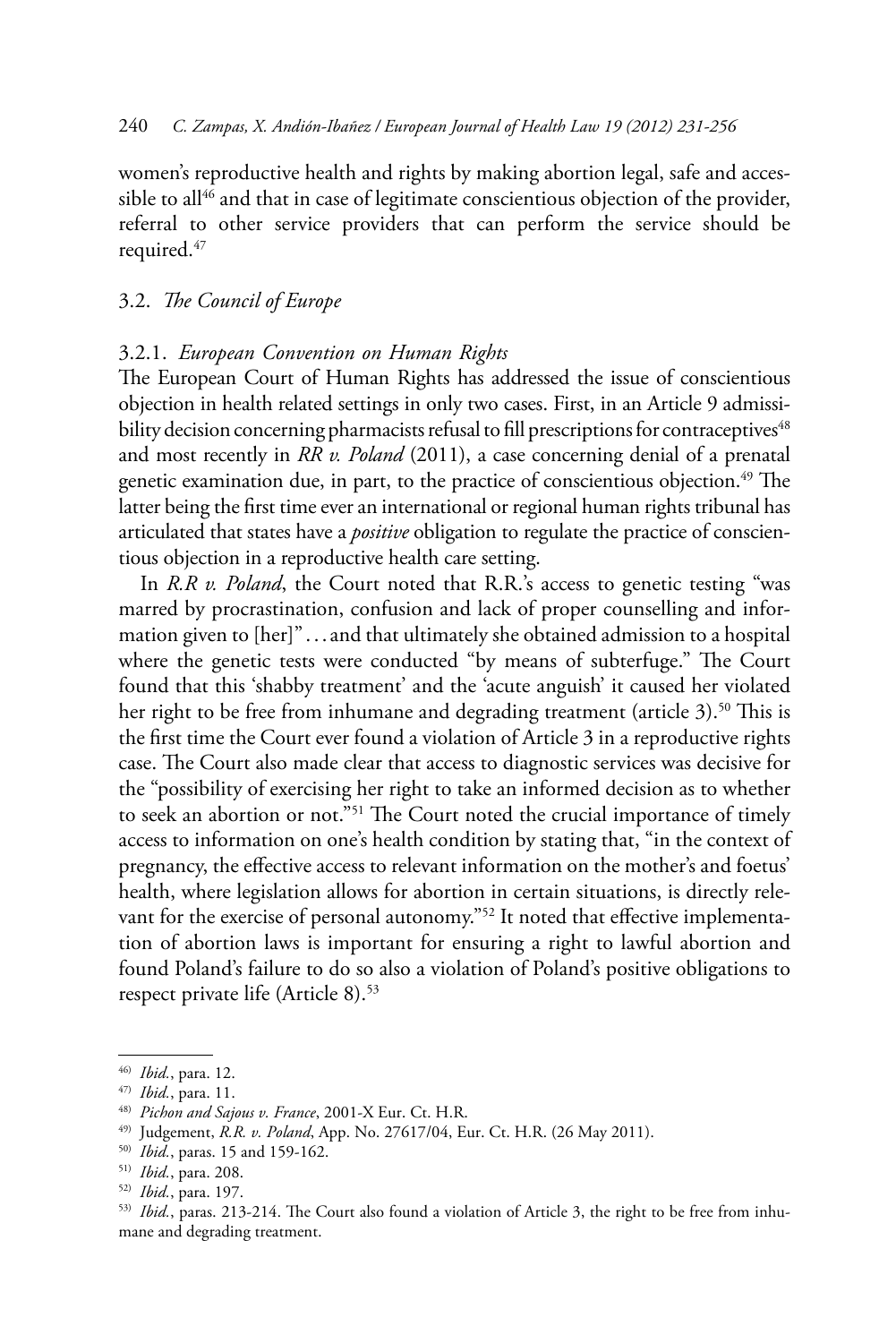The Court added that freedom of conscience does not protect "each and every act or form of behaviour motivated or inspired by a religion or a belief,"<sup>54</sup> and made clear that states have an obligation "to organise the health services system in such a way as to ensure that an effective exercise of the freedom of conscience of health professionals in the professional context does not prevent patients from obtaining access to services to which they are entitled under the applicable legislation."55

In 2001, The European Court of Human Rights while considering the admissibility of a complaint regarding a French court's decision that ethical or religious principles are not legitimate grounds to refuse to sell a contraceptive by pharmacists, recognised the limitations of conscientious objection when a person is completely reliant on a certain profession to obtain legally authorised health care services.<sup>56</sup> The Court noted that "as long as the sale of contraceptives is legal and occurs on medical prescription nowhere other than in a pharmacy, the applicants cannot give precedence to their religious beliefs and impose them on others as justification for their refusal to sell such products, since they can manifest those beliefs in many ways outside the professional sphere."57 The Court explained that Article 9 of the European Convention on Human Rights, which guarantees the right to freedom of thought, conscience and religion, protects acts closely linked to personal convictions and religious beliefs, such as acts of worship, teaching, practice, and observance. However, it noted that Article 9 does not always guarantee the right to behave in public in a manner governed by that belief. The Court said that Article 9(1) does not protect "each and every act or form of behaviour motivated or inspired by a religion or a belief."58

In another admissibility decision unrelated to access to health care, but useful nonetheless given the growing practice of public health care *institutions* not providing certain lawful health care services on grounds of conscience, the European Commission of Human Rights noted that the right to freedom of conscience is by its very nature an individual right and therefore it cannot be exercised by an institution.59 In finding so, the Commission made a distinction between exercise of religious freedom and exercise of conscience, the former being applicable to institutions, such as churches, the latter solely an individual right.<sup>60</sup>

59) *Kontakt-information-Therapie and Hagen v. Austria*, 57 Eur. Ct. H.R. 81 (1988) ("Moreover, the rights primarily invoked, i.e. the right to freedom of conscience under Article 9 (Art. 9) of the Convention and the right not to be subjected to degrading treatment or punishment (Article 3) (Art. 3), are by their very nature not susceptible of being exercised by a legal person such as a private association"). 60) *Ibid.*

<sup>54)</sup> *Ibid*., para. 206.

<sup>55)</sup> *Ibid.*

<sup>56)</sup> *Pichon and Sajous v. France*, *supra* note 48. 57) *Ibid.*, at 4.

<sup>58)</sup> *Ibid.* For a detailed analysis of the *Pichon and Sajous* decision, see Adriana Lamačková, 'Conscientious Objection in Reproductive Health Care: Analysis of *Pichon and Sajous v. France*', *European Journal of Health Law 15* (2008) 7-43.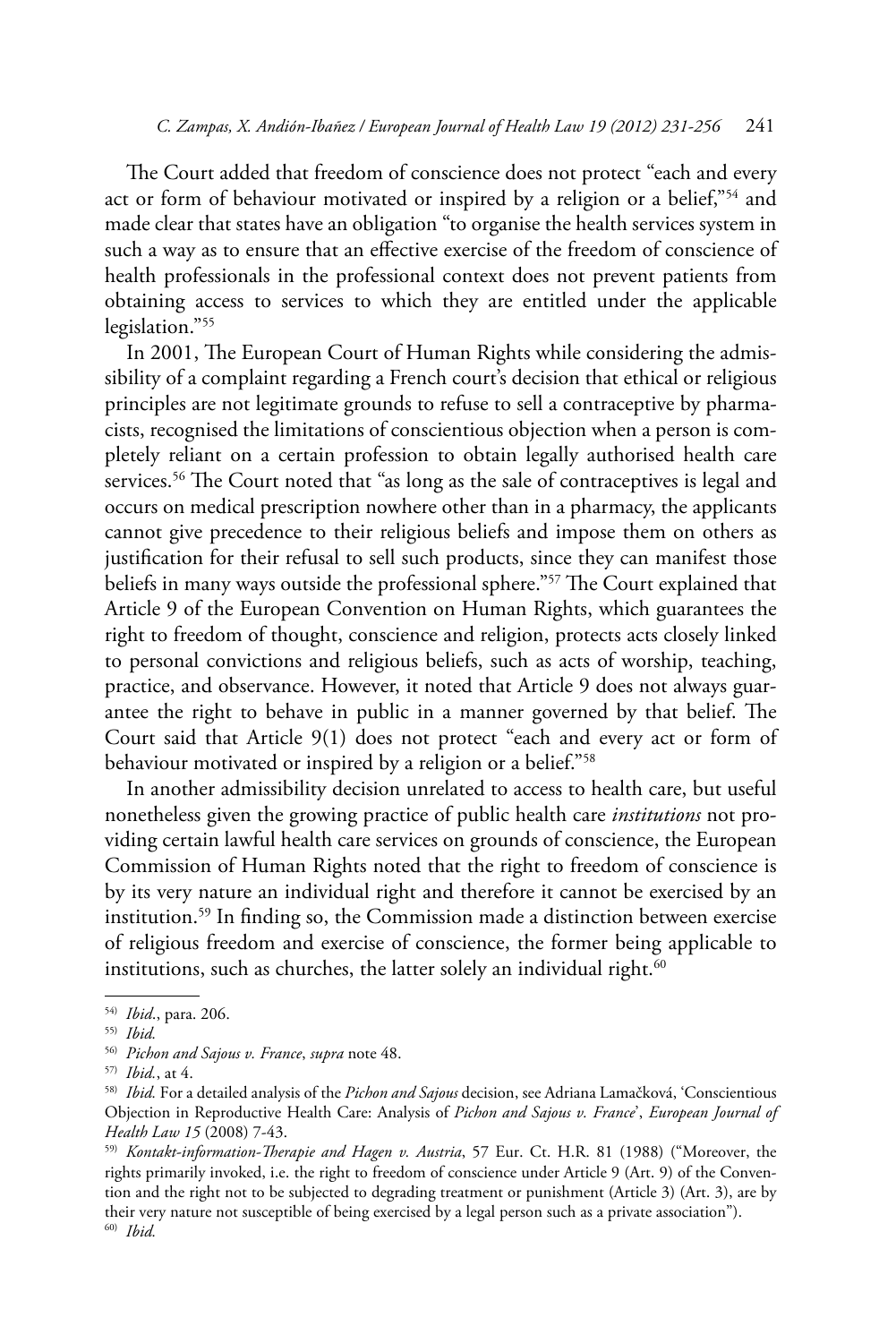# 3.2.2. *Commissioner for Human Rights*

In 2007, the Council of Europe Commissioner for Human Rights recognised the concerns raised by Polish civil society that "Doctors often refuse to issue a certificate required for termination of pregnancy (relying on the 'conscience clause'). Even when they do issue a certificate, the doctor who performs the termination can question the certificate's validity and refuse the service."61 In his report to the Polish government he stressed "that access to legal abortion ... in Poland is frequently hindered" and urged the "government to ensure that women falling within the categories foreseen by the law are allowed, in practice, to terminate their pregnancy without additional hindrance or reproach."62

# 3.2.3. *Parliamentary Assembly of the Council of Europe (PACE)*<sup>63</sup>

PACE has recently passed two resolutions that address the practice of conscientious objection in Council of Europe Member States. The first resolution passed in 2008 concerns women's right to abortion. Entitled *Access to Safe and Legal Abortion in Europe*, 64 this resolution calls upon member states to decriminalise abortion, guarantee women's effective exercise of their right to safe and legal abortion, remove restrictions that hinder *de jure* and *de facto* access to abortion, and adopt evidence-based sexual and reproductive health strategies and policies, such as access to contraception at a reasonable cost and of suitable nature, and compulsory age appropriate and gender-sensitive sex and relationship education for young people. The adoption of this resolution is particularly significant as it recognises that in many member states there are conditions which hinder effective access to legal abortion, including, "the lack of doctors willing to carry out abortions... [which has] the potential to make access to safe affordable, acceptable and appropriate abortion services more difficult, or even impossible in practice."65 PACE affirmed the right of all women to respect for their physical integrity and to freedom to control their own bodies and in this context recognised that the ". . . ultimate decision on whether or not to have an abortion should be a matter for the woman concerned, who should have the means of exercising this right in an effective way."<sup>66</sup> In addition, PACE recognises the need to prevent unwanted

<sup>61)</sup> Council of Europe, Commissioner for Human Rights, *Memorandum to the Polish Government: Assessment of the Progress Made in Implementing the 2002 Recommendations of the Council of Europe Commissioner for Human Rights*, para. 95, CommDH(2007)13 (2007).

<sup>&</sup>lt;sup>63)</sup> The parliamentary body of the Council of Europe is made up of parliamentarians who come from the national parliaments of the organization's 47 member states. They meet four times a year to discuss topical issues relating to democacy, human rights and the rule of law and ask European governments to undertake initiatives and report back on their progress.

<sup>&</sup>lt;sup>64)</sup> *Resolution 1607 (2008) Access to safe and legal abortion in Europe*, EUR. PARL. ASSEMB. (2008).

<sup>65)</sup> *Ibid.*, para. 3.

<sup>66)</sup> *Ibid.*, para. 6.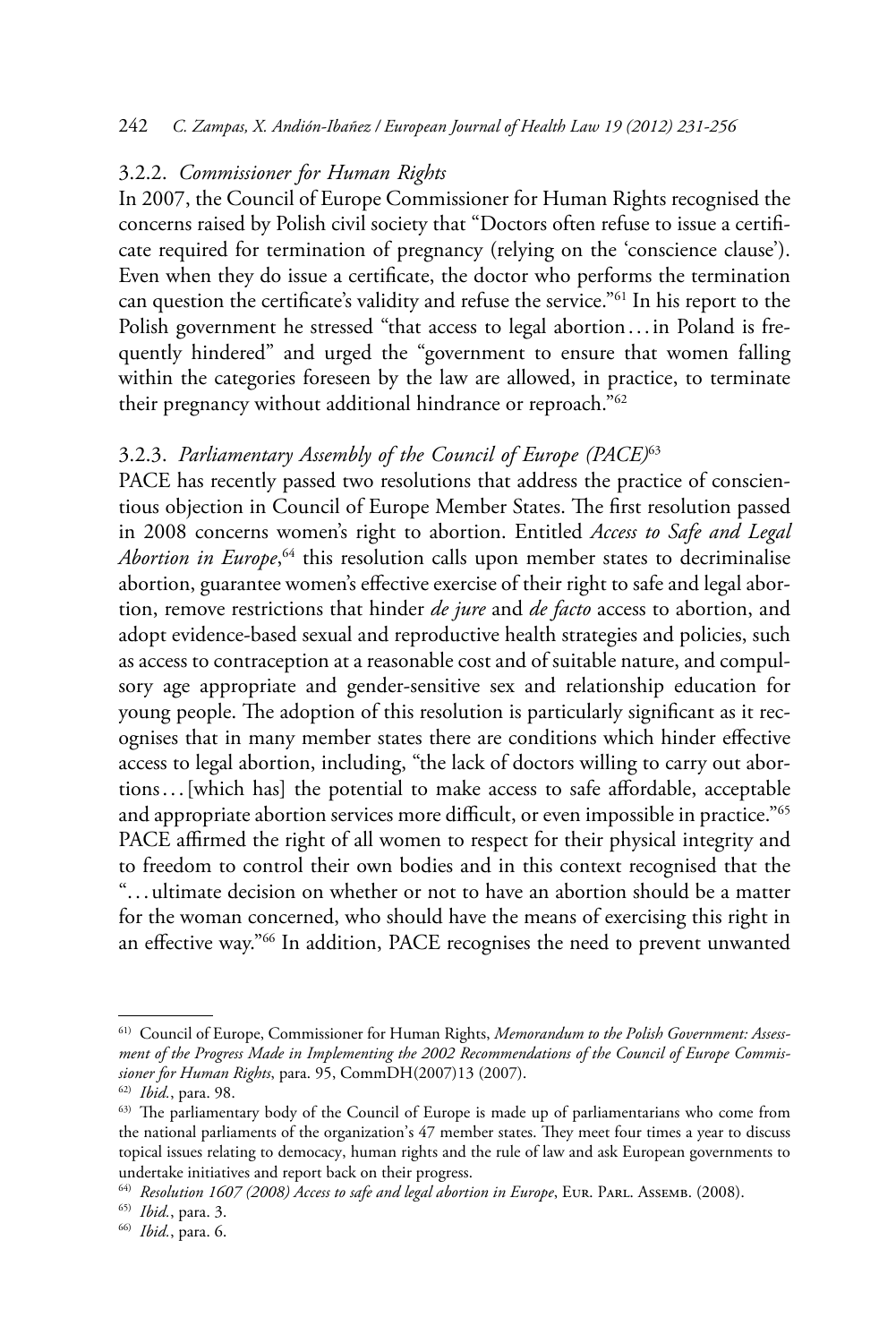pregnancies<sup>67</sup> and to address barriers that affect women's access to contraceptives, <sup>68</sup> which would include pharmacists refusing to fill prescriptions for contraceptives on grounds of conscience. While not legally binding, this resolution is the most progressive pronouncement on the right to abortion by any international or regional human rights system and was PACE's first recognition of the growing unregulated practice of conscientious objection to reproductive health care services in Europe.

Recognising the need to elaborate on the standards regarding conscientious refusal to provide services and the growing problem in Europe, two years later, a resolution was introduced and overwhelmingly passed by PACE's Committee on Family and Social Affairs. This resolution titled 'Women's Access to Lawful Medical Care: the problem of unregulated use of conscientious objection', set forth comprehensive recommendations to member states on regulating the practice of conscientious objection in health care settings, including reproductive healthcare.<sup>69</sup> The resolution called on member states to recognise that the exercise of conscientious objection belongs to an individual and not to institutions and applies only to those directly involved in the performance of the procedure.<sup>70</sup> It also called on member states to oblige health care providers to: inform patients about all treatment options; inform and refer patients on their refusal; and perform services regardless of conscience in cases of emergency or when referral is not possible.<sup>71</sup> Finally, the resolution called on member states to provide oversight and monitoring mechanisms and effective complaints mechanisms.<sup>72</sup>

However, when the resolution was up for vote in plenary amendments were introduced by anti-abortion parliamentarians that resulted in the original resolution being undercut and undermined the original proposal and diminished the seriousness of the problem.73 For example, the resolution includes a clause contradicting the decision of the European Court in *Tysiąc v. Poland* that recognised

<sup>67)</sup> *Ibid.*, paras. 1, 7.7.

<sup>68)</sup> *Ibid.*, paras. 7.5-7.6.

<sup>69)</sup> Draft Resolution, *Women's access to lawful medical care: the problem of unregulated conscientious objection*, *Eur. Parl. Assemb. Doc*. 12347 (2010).

<sup>70)</sup> *Ibid.*, para. 4.1.1.

<sup>71)</sup> *Ibid.*, para. 4.1.2.

<sup>72)</sup> *Ibid.*, para. 4.2.

<sup>73)</sup> *Resolution 1763 (2010) The right to conscientious objection in lawful medical care*, Eur. Parl. Assemb. (2010), *available at* http://assembly.coe.int/ASP/APFeaturesManager/defaultArtSiteView.asp?ID=950 [hereinafter *Eur. Parl. Assemb., Resolution 1763*]. The amendments were passed by a slight majority (56 to 51 with 4 abstentions. For example, the resolution now recognises that providers and health care institutions can refuse to provide women care in emergency situations, which violates basic medical ethics, World Health Organization standards, human rights standards and laws in many member states. Moreover, the amendments contradict universally recognised fundamental human rights and rule of law principles by removing from liability any person or institution for their conduct, even if the exercise of conscientious objection was unlawful and led to serious harm. This contradicts basic concepts of lawfulness and the rule of law in a democratic society that require that persons who have been harmed have a right to have access to review procedures before an independent body. *See, e.g., Rotaru v. Romania*,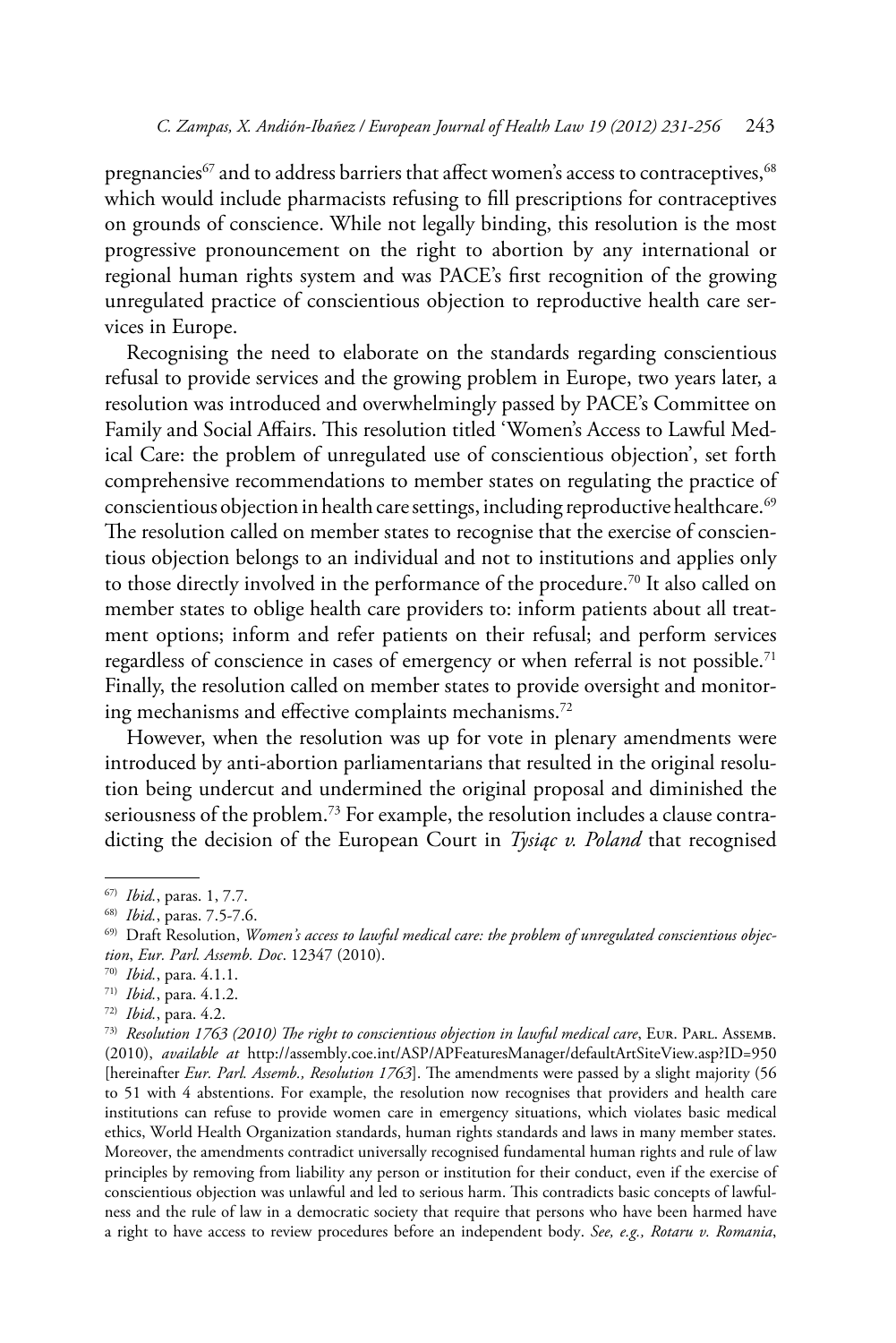that a state has a positive obligation to *prevent* harm that could arise from a dispute between a patient and her doctor when a doctor refuses to perform an abortion. It noted that "[O]nce the legislature decides to allow abortion, it must not structure its legal framework in a way which would limit real possibilities to obtain it" and found Poland in violation of Article 8 of the ECHR which protects the right to private life, for failing to have in place a mechanism to resolve disputes between a patient and her doctor.<sup>74</sup>

Nevertheless, the operative paragraph of the non-binding resolution asks member states to develop comprehensive and clear regulations to ensure patients' appropriate treatment, particularly in cases of emergency.<sup>75</sup> This operative paragraph is in line with UN standards, its own earlier resolution, and supported by growing evidence in this field as reflected in the resolution's own explanatory memorandum.76

#### **4. Non-binding International Medical and Ethical Standards**

International medical and ethical regulations have also recognised that conscientious objection should be regulated and that health care providers have a primary duty to treat their patients and prevent any harm. Standards issued by international medical bodies stress the importance of timely referrals especially with respect to reproductive healthcare services, ensuring availability of providers willing to perform abortions and prohibiting the exercise of conscientious objection in emergency situations.

The World Health Organization (WHO) has recognised the problem of lack of access to abortion services even where women are legally entitled to have the procedure, and the resulting increased risk of unsafe abortion.77 In its safe abortion guidelines for national health systems, the WHO recommends that govern-

<sup>2000-</sup>V Eur. Ct. H.R. paras. 55-63; *see also AGOSI v. United Kingdom*, 180 Eur. Ct. H.R. (ser. A) para. 55 (1986); *Jokela v. Finland*, 2002-IV Eur. Ct. H.R. para. 45.

<sup>74)</sup> Judgment, *Tysiąc v. Poland*, *supra* note 6, para. 116.

<sup>75)</sup> *Eur. Parl. Assemb., Resolution 1763*, *supra* note 73, para. 4. 76) Eur. Parl. Assemb., *Explanatory memorandum — Unregulated use of conscientious objection, supra*  note 5, para. 15 (". . . many [European] countries facing problems in the area of conscientious objection in healthcare settings lack a comprehensive and effective legal and policy framework, as well as oversight mechanisms to govern the practice of conscientious objection by healthcare providers").

<sup>77)</sup> *World Health Organization, Safe Abortion: Technical and Policy Guidance for Health Systems* 82 (2003). The problem of access helps explain the fact that unsafe abortion is a leading cause of maternal mortality and morbidity worldwide, despite the fact that abortion is legal for at least some reasons in most countries. Lack of access to safe abortion services is due to a range of health systems problems and broader policy and social factors, including lack of trained providers or their concentration in urban areas; negative provider attitudes; use of inappropriate or outdated methods of inducing abortion; lack of knowledge of the law and women's rights under the law by providers and the public, or lack of application of the law by providers; stigmatization and fears about privacy and confidentiality; and the perceived quality of care provided. *Ibid*., at 14-15.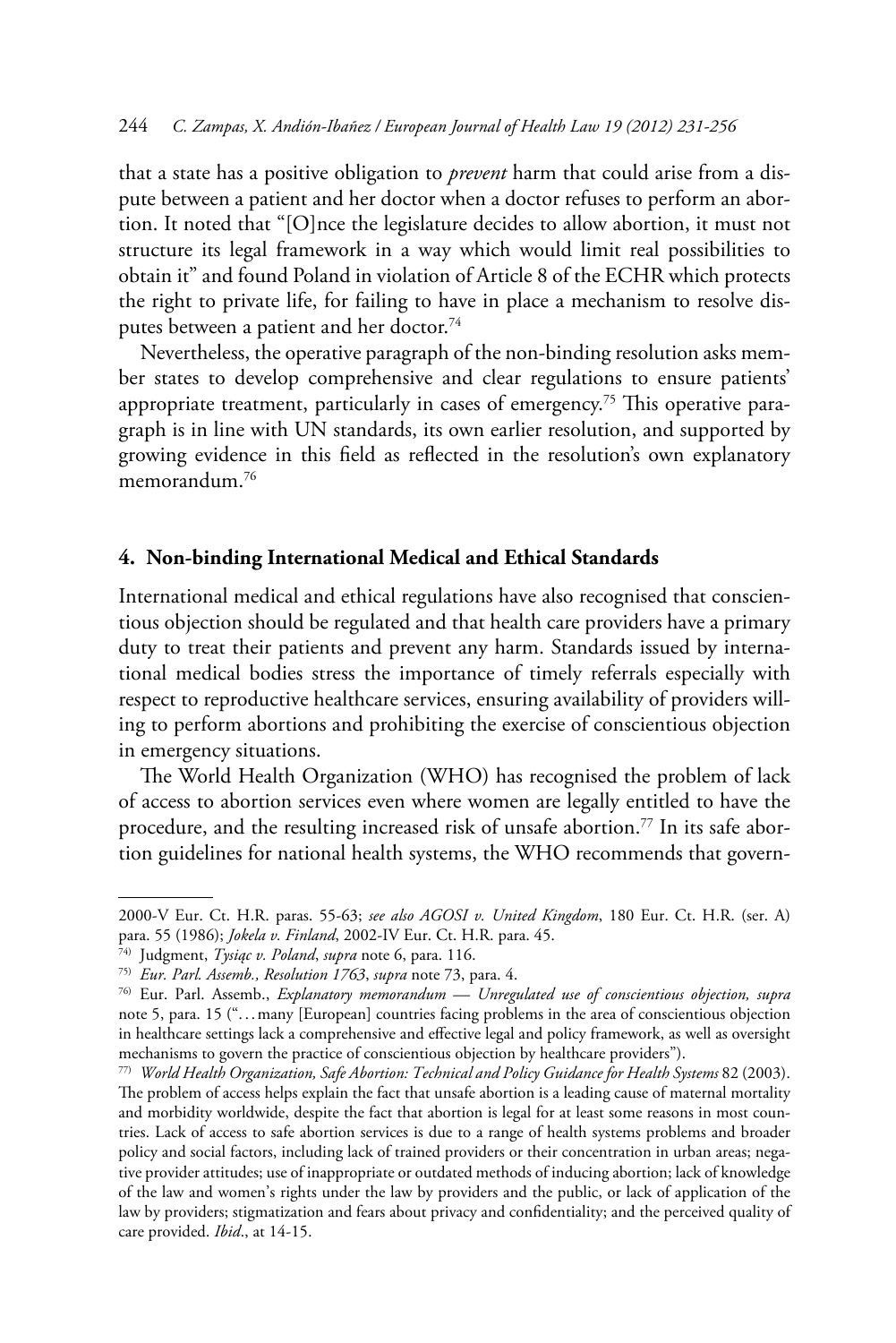ments establish policies that ensure access to quality abortion services where abortion is legal.78 The guidelines urge ministries of health to clarify legal requirements for abortion and remove common barriers that constrain access to services allowed by law.79 In the context of the exercise of conscientious objection, WHO notes that providers have 'an ethical obligation to follow professional ethical codes, which usually require health professionals to refer women to skilled colleagues who are not, in principle, opposed to termination of pregnancy allowed by law.'80 According to general WHO guidelines, a well-functioning referral system is critical to the provision of safe abortion services and all health personnel should be able to direct women to appropriate services if they are unavailable on site.<sup>81</sup> The guidelines further establish that '[t]raining and equipping health professionals at the primary level to provide early abortion services and to make appropriate referrals may thus be one of the most important investments to consider.'82 In addition, the WHO has stated that regardless of the personal perspectives of health care personnel, the managers should ensure the availability of trained health care providers to provide care for abortion complications.<sup>83</sup>

The International Federation of Gynecology and Obstetrics (FIGO) has affirmed that: "The primary conscientious duty of obstetrician-gynaecologists [...] is at all times to treat, or provide benefit and prevent harm to, the patients for whose care they are responsible. Any conscientious objection to treating a patient is secondary to this primary duty."84 In its Code of Ethics, FIGO stated that while health care providers have the right to preserve their moral or religious values, this should not result in the imposition of such values on others.<sup>85</sup> The World Medical Association has also echoed this position stating that while health

82) *Ibid.*, at 59.

<sup>78)</sup> *Ibid.*, at 82. The guidelines recognise that health professionals themselves have ethical and legal obligations to respect women's rights, and appeal to such individuals to "understand and apply their national law related to abortion, and contribute to the development of regulations, policies and protocols to ensure access to quality services to the extent permitted by law and respecting women's rights to humane and confidential treatment." *Ibid.*, at 15.

<sup>79)</sup> *Ibid.*, at 90.

<sup>80)</sup> *Ibid.*, at 66.

<sup>81)</sup> *Ibid.*, at 64.

<sup>83)</sup> *World Health Organization, Complications of Abortion: Technical and Managerial Guidelines for Prevention and Treatment 95* (1995), *available at* http://whqlibdoc.who.int/publications/1995/9241544694 .pdf.

<sup>84)</sup> *Ethical Guidelines on Conscientious Objection*, in *International Federation of Gynecology and Obstetrics (FIGO), Comm. for the Study of the Ethical Aspects of Human Reproduction and Women's Health, Ethical Issues in Obstetrics and Gynecology* 25, 26 (2009). (The International Federation of Gynecology and Obstetrics (FIGO) is the only worldwide organisation that groups obstetricians and gynecologists. It has member associations in 124 countries/territories. Its Secretariat is based in London, the UK. FIGO's mission is to promote the wellbeing of women and to raise the standards of practice in obstetrics and gynecology.)

<sup>85)</sup> International Federation of Gynecology and Obstetrics (FIGO), *Code of Ethics: Professional and Ethical Responsibilities Concerning Sexual and Reproductive Rights*, at A(5), adopted Nov. 2003, available at http://www.figo.org/Codeofethics (last visited 19 Dec. 2011).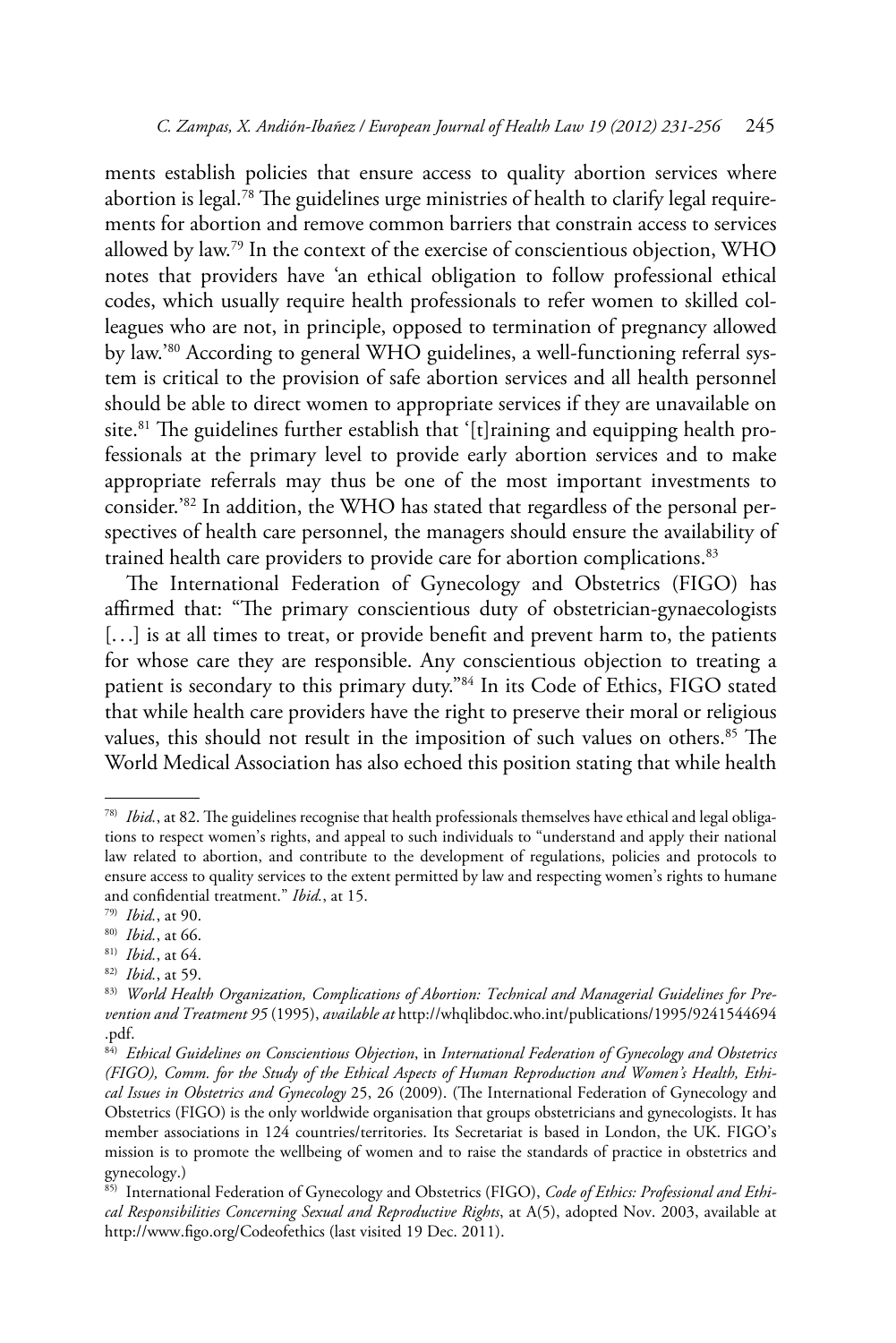care providers should act on their conscience, they must always act in the best interest of the patient to guarantee her/his "autonomy and justice".<sup>86</sup> Hence, FIGO's resolution on conscientious objection establishes that in emergency situations health care providers should "provide care regardless of practitioners' personal objections."87

# **5. The Law and Practice in Europe**

There is a growing body of domestic standards that lay out state obligations and duties of health care providers that should guide the legal and policy frameworks on conscientious objection to sexual and reproductive health services and related ethical and legal standards and practice in European countries. These standards are rooted in international and regional human rights standards (see above) and have been articulated and defined in European domestic legislation and jurisprudence. They are guided by the principle that states and public institutions have a positive obligation to ensure that women are able to access sexual and reproductive health care services provided for by law.<sup>88</sup> These standards, set forth below, are followed by examples of European law, including jurisprudence, governing the issue.

5.1. *General State Obligations: Establish Adequate and Effective Legal and Policy Frameworks to Ensure that Conscientious Objection Clauses Do not Prevent Women from Accessing the Services They Are Legally Entitled to Receive*

# 5.1.1. *Ensure Adequate Availability of Healthcare Providers for Sexual and Reproductive Health Services*

The availability of providers for sexual and reproductive health services, especially abortion, is specifically impacted by the practice of conscientious objection. While many countries in Europe exempt health care providers from performing procedures to which they conscientiously object, including abortion, only a few have regulated the practice by requiring notification of their objecting status to authorities and organizing the health care system and job recruitment to ensure that there are doctors willing, trained and able to provide services. As illustrated

<sup>86)</sup> World Medical Association, *Declaration on the Rights of the Patient, adopted* Oct. 1981, *available at* http://www.wma.net/en/30publications/10policies/l4/index.html (last visited 26 Feb. 2011).

<sup>87)</sup> International Federation of Gynecology and Obstetrics (FIGO), *Resolution on "Conscientious Objection"*, adopted Nov. 2006, available at http://www.figo.org/projects/conscientious (last visited 26 Feb. 2011) [hereinafter FIGO, *Resolution on Conscientious Objection*].

<sup>88)</sup> *See* Rebecca J. Cook and Bernard M. Dickens, *World Health Organization, Considerations for Formulating Reproductive Health Laws* 34 (Doc. WHO/RHR/00.1, 2nd ed. 2000), *available at* http:// whqlibdoc.who.int/hq/2000/WHO\_RHR\_00.1.pdf; *see also* Rebecca J. Cook, Monica Arango Olaya and Bernard M. Dickens, 'Healthcare responsibilities and conscientious objection,' 104 *Int'l J. Gyn. & Obst*. 249-252 (2009); Bueno de Mesquita and Finer, *supra* note 2.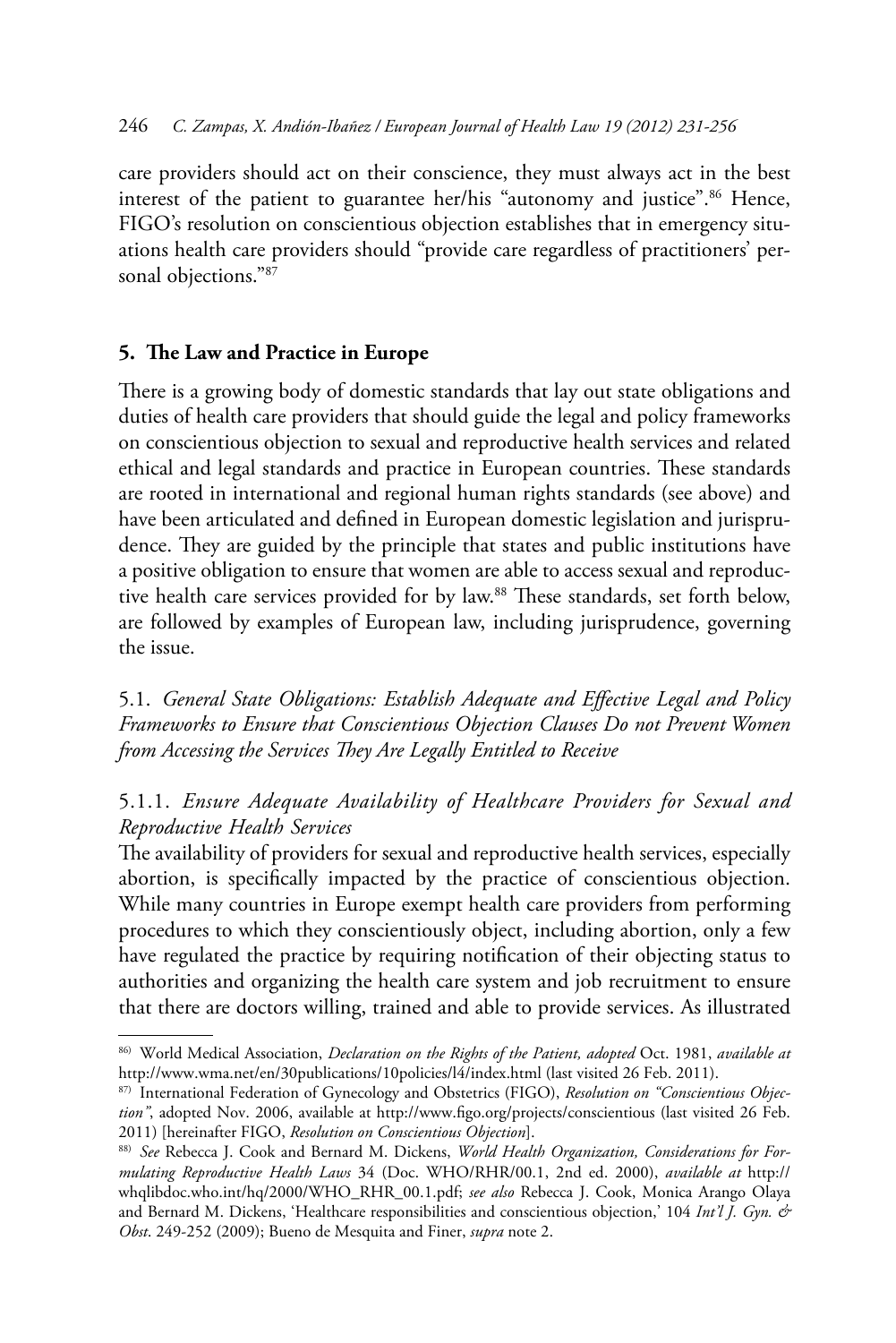in the case of Italy, below, the rising number of objectors is a worrisome trend that will test health systems approach to balancing interests of the provider with the rights of women.

Norway is one of the few countries in Europe with a comprehensive regulatory and oversight framework on conscientious objection to abortion that includes ensuring the availability of providers willing and able to perform abortions. Norway's abortion law guarantees that a woman can obtain an abortion at anytime by requiring that medical services are organised to take into account health personnel who conscientiously object to abortion.<sup>89</sup> Regulations on conscientious objection require healthcare providers to give written notice to their employer hospital if they refuse to assist with an abortion and those hospitals, in turn, to report to government authorities.<sup>90</sup> If requested, persons applying for hospital employment must give notice of their conscientious objection to performing or assisting in abortion procedures.<sup>91</sup> Furthermore, in employment advertisements, hospitals may require as a condition for employment that hired health-care personnel be willing to perform or assist in abortion procedures.<sup>92</sup> As the regulations state, these provisions are in place to ensure the availability of an adequate number of providers so that women are able to exercise their right to abortion.<sup>93</sup>

In Germany, a 1990 decision by the Bavarian High Administrative Court, 94 which was upheld by the Federal Administrative Court of Germany,<sup>95</sup> ruled that a municipality's job advertisement for a chief physician in a women's hospital, which included a requirement that the physician be willing to perform abortions, was not in violation of a law providing that no one is obligated to perform abortions. The court referred the need to provide abortions in public hospitals and took into consideration that private hospitals may not be willing to provide abortions due to religious or moral reasons. It emphasized that public hospitals must enable women to realize their entitlement to abortion under the law and, thus, the criteria for the job was deemed permissible.<sup>96</sup>

<sup>89)</sup> The Act dated 13 June 1995 no. 50 concerning Termination of Pregnancy, with Amendments in the Act dated 16 June 1978 no. 5, at 14 (Nor.).

<sup>90)</sup> Regulations for the Implementation of the Act dated 13 June 1995 no. 50 concerning Termination of Pregnancy, with Amendments in the Act dated 16 June 1978, no. 66, § 20 (Nor.) [hereinafter Norway Regulations for Implementation of Abortion Act]. Slovenia's Health Services Act contains similar provisions, which require healthcare workers to report their conscientious objection to their employer institution, and the institution to ensure that patients' rights to health care are accessible "without disruption." Health Services Act [*Zakon o zdravstveni dejavnosti*], Art. 56, Official Gazette of the Rep. of Slovenia [*Uradni list Republike Slovenije*], No. 9, enacted 1992.

<sup>91)</sup> Norway Regulations for Implementation of Abortion Act, *supra* note 90, at 20.

<sup>92)</sup> *Ibid.*

<sup>93)</sup> *Ibid.*

<sup>94)</sup> *Judgment of the Bavarian Higher Administrative Court of 03/07/1990*, BayVGH DVB1. 1990, 880-82 (F.R.G.).<br><sup>95)</sup> Judgment of the Federal Administrative Court of 12/13/1991, BVerwGE 89, 260-70 (F.R.G.).

<sup>&</sup>lt;sup>96)</sup> *Judgment of the Bavarian Higher Administrative Court, supra* note 105, at 880-82.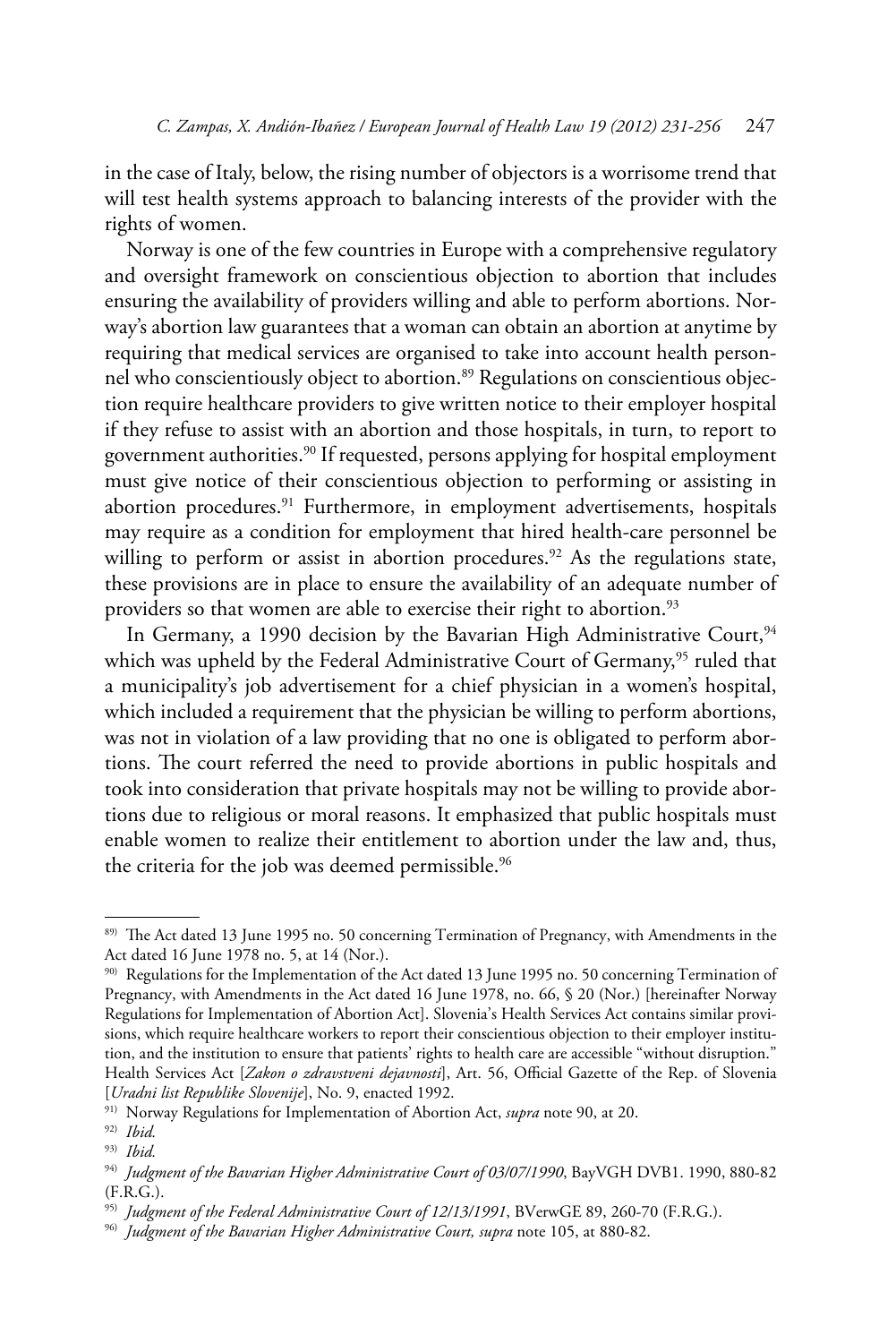#### 248 *C. Zampas, X. Andión-Ibañez / European Journal of Health Law 19 (2012) 231-256*

Guidelines on the appointment of doctors to hospital posts issued by the United Kingdom National Health Service recommend that termination of pregnancy duties should be a feature of the job when adequate services for termination of pregnancy "would not otherwise be available," the job description should be explicit about termination of pregnancy duties, and applicants should be "prepared to carry out the full range of duties which they might be required to perform if appointed," including duties related to termination of pregnancy.<sup>97</sup> The British Medical Association (BMA) has recommended that conscientious objectors' position be disclosed to supervisors, managers or partners at as early a stage in employment as possible to ensure the availability of an adequate number of providers to perform abortions.<sup>98</sup>

Italy's abortion law requires healthcare institutions to ensure that women have access to abortion.<sup>99</sup> Specifically, regional health care bodies are required to supervise and ensure such access, which may include transfer of health care personnel.<sup>100</sup> In accordance with this requirement, the law mandates health care personnel to submit a written declaration of their conscientious objection to abortion to the medical director of their employer healthcare institution and to the regional medical officer.101 However, a recent report by Italy's Ministry of Health indicates potential problems in implementation of the law due to growing numbers of conscientious objectors. The report shows that nearly 70 percent of gynaecologists in Italy refuse to perform abortions on moral grounds.102 It noted that between 2003 and 2007 the number of gynaecologists invoking conscientious objection in their refusal to perform an abortion rose from 58.7 percent to 69.2 percent,103 and that the percentage of anaesthesiologists who refused to help in an abortion rose from  $45.7$  percent to  $50.4$  percent.<sup>104</sup> In the southern parts of the country, the numbers are higher.<sup>105</sup>

 $97$ ) National Health Service Guidelines, Appointment of doctors to hospital posts: termination of pregnancy, NHS Executive HSG (94)39 (1994) (U.K.).

<sup>&</sup>lt;sup>98)</sup> British Medical Association, 'Contraception, abortion, and birth', in *Medical Ethics Today: The BMA's Handbook of Ethics and Law* 248-50 (2d ed., 2004) [hereinafter *BMA's Handbook of Ethics and Law*]. 99) Law No. 194 of 22 May 1978 on the social protection of motherhood and the voluntary termination

of pregnancy, Gazz. Uff., Part I, 22 May 1978, No. 140, 3642-46 (Italy) [hereinafter *Italy Voluntary Termination of Pregnancy Act*].

<sup>100)</sup> *Ibid.*, § 9.

<sup>101)</sup> *Ibid.*

<sup>102)</sup> *Republic of Italy, Ministry of Health, Report of the Ministry of Health on the Performance of the Law Containing Rules for the Social Care of Maternity and Voluntary Interruption of Pregnancy:* 2006-2007 4 (2008).

<sup>103)</sup> *Ibid.*

<sup>104)</sup> *Ibid.*

<sup>105)</sup> *Ibid.*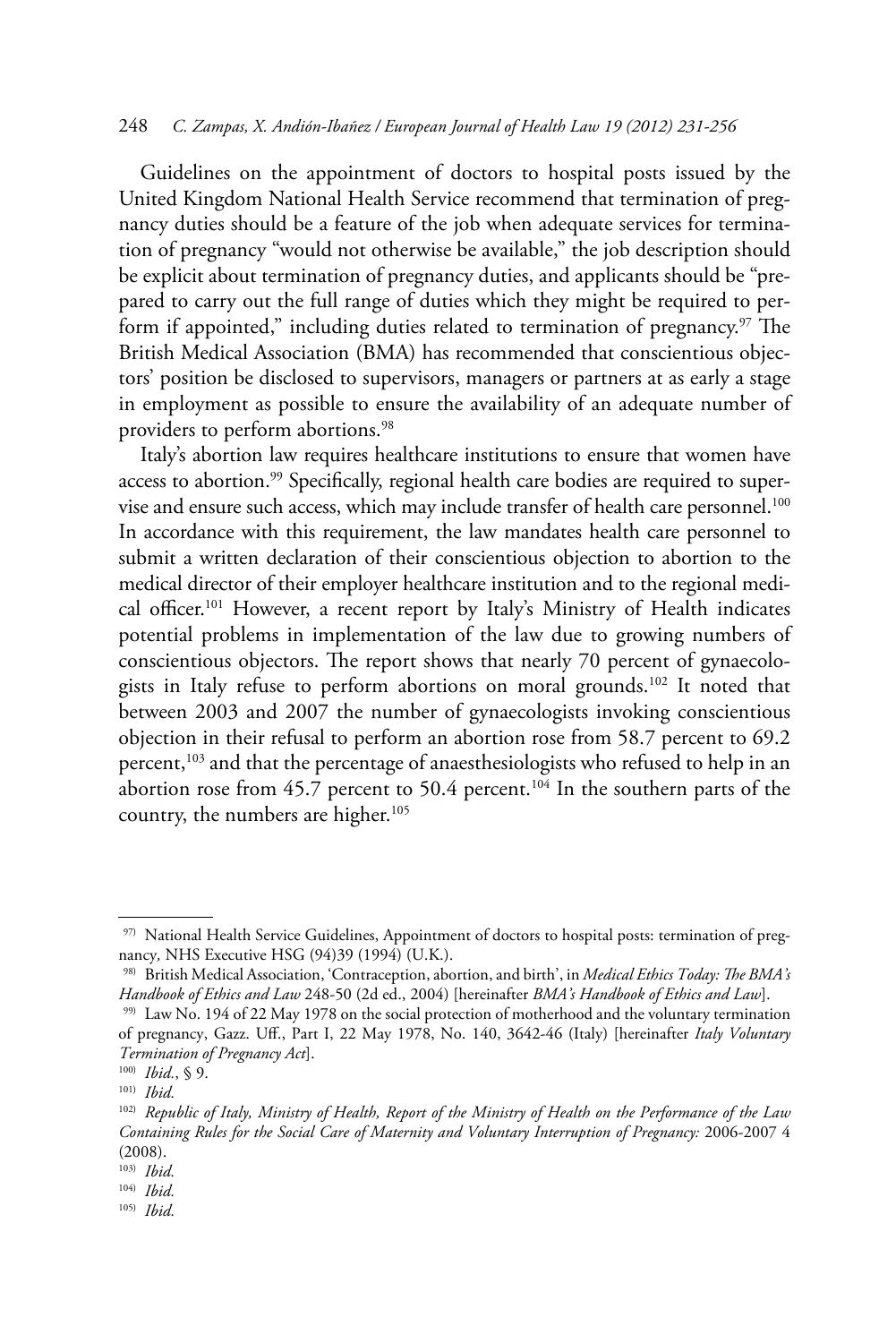#### 5.1.2. *Regulate the Unlawful Practice of Institutional Conscientious Objection*

The refusal of public health care *institutions* to provide certain services on grounds of conscientious objection is a growing problem in some countries in Europe. As discussed above, it's an individual that can hold a conscience, not an institution. Health care facilities, as state entities, have a duty to ensure that legal health services are available and accessible to the public. However, laws in Europe generally do not explicitly prohibit this practice and there is little, if any, oversight and monitoring. Women in these countries are often turned away and denied the health care services they need because of a decision by management not to perform abortions. In addition, travel to another health facility that does perform abortions may be burdensome, especially to low income. In addition, women may be unable to access services outside the geographical range of their insurance plans.

For example, in Slovakia and Poland, conscientious objection is sometimes abused by top management of hospitals, who have an unwritten policy banning performance of some lawful interventions (usually abortions) throughout the hospital, regardless of the opinion of the healthcare staff.<sup>106</sup> In Slovakia's capital, Bratislava, it has been reported that one of the public hospitals does not perform abortions and in the regional capital of Trnava, no hospitals perform abortions $107$ and the state has not taken any steps to address this growing problem. In a case against Poland pending before the European Court of Human Rights, a woman with a wanted pregnancy was denied health services in numerous hospitals in part on grounds of conscience. Unable to get the diagnostic and medical treatment she needed, she developed sepsis, which led to a miscarriage and then to her death.108

A 2001 decision of the French Constitutional Court recognised the principle that conscientious objection is a right afforded to individuals, not institutions, and upheld the repeal of paragraphs in the Code of Public Health, removing the possibility that department heads of public health establishments could refuse to allow the provision of abortion services in their departments.109 The case was brought by senators who claimed, in part, that the repeal of these provisions violated the principle of freedom of conscience protected by the Constitution.<sup>110</sup> While the Constitutional Council recognised the fundamental nature of the freedom of conscience, it also clarified that such freedom was that of *individual*, not

<sup>106)</sup> Eur. Parl. Assemb., *Explanatory Memorandum — Unregulated use of conscientious objection*, *supra*  note 5, para. 47.

<sup>107)</sup> Information provided by the Slovak Family Planning Association, 2010.

<sup>108)</sup> *Z. v. Poland*, App. No. 46123/08, Eur. Ct. H.R. (filed 16 Sept. 2008) (on file with the Center for Reproductive Rights and the Federation for Women and Family Planning in Poland).

<sup>109)</sup> *CC decision no. 2001-446DC*, June 27, 2001, Rec. 74, paras. 11-17 (Fr.), available at http://www .conseilconstitutionnel. fr/conseil-constitutionnel/root/bank\_mm/anglais/a2001446dc.pdf.

<sup>110)</sup> *Ibid.*, para. 12.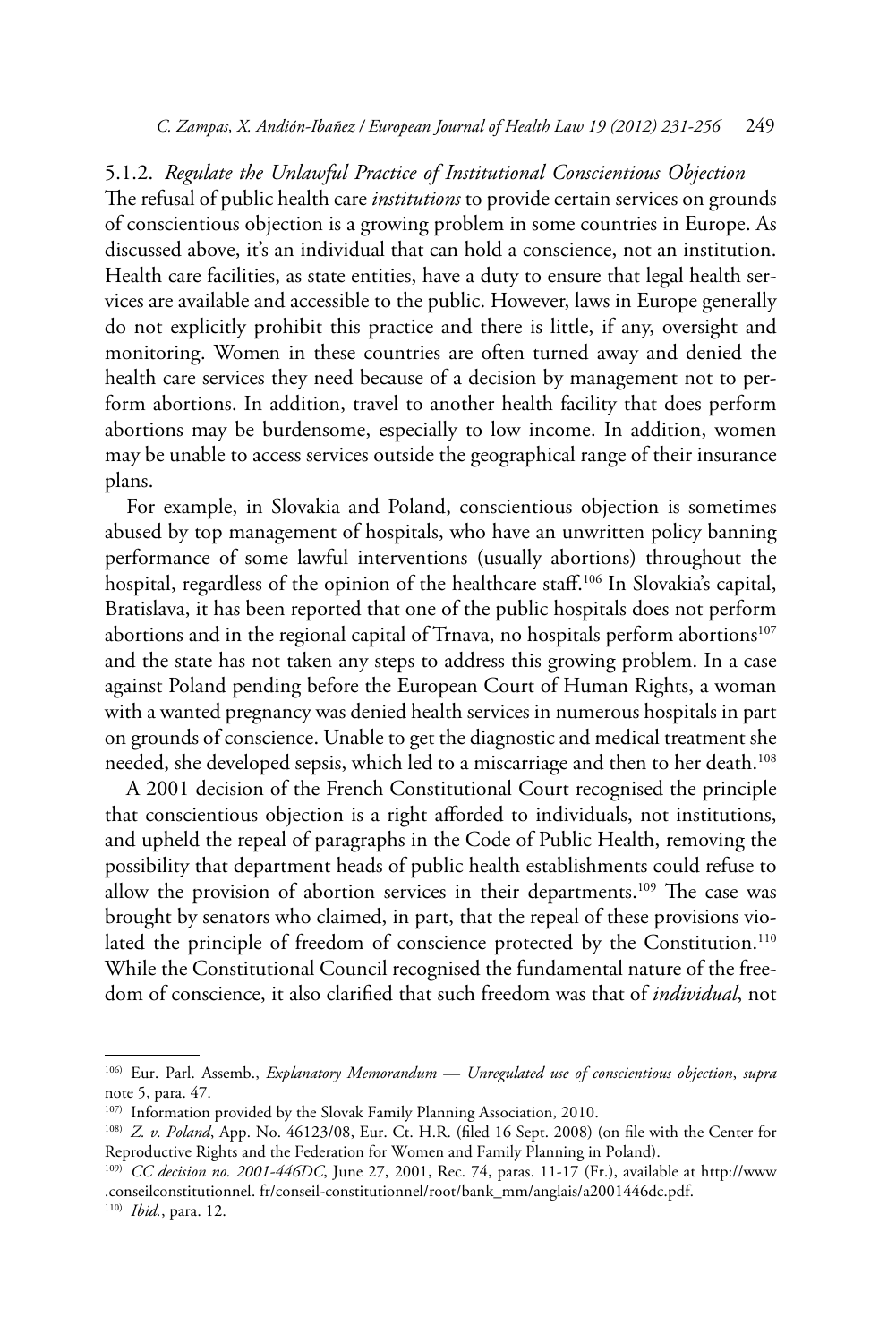institutional or departmental, conscience ". . . which cannot be exerted at the expense of that of other doctors and medical staff working in his service."111 The Council also provided that ". . . these provisions [of the Health Code] contribute in addition to respect for the constitutional principle of the equality of users before the law and before the public service."112

# 5.1.3. *Ensure that Conscientious Objection Is only Exercised in Direct Performance of Treatment Services*

Many legal frameworks are unclear about who can conscientiously object and for what services. Some conscientious objection clauses in Europe, however, state either explicitly that they apply only to healthcare personnel involved in the *actual performance* of procedures or have been interpreted as such. For example, Norway's regulation implementing the abortion law expressly provides that the right to refuse to assist in an abortion belongs only to personnel who perform or assist the actual procedure, not to staff providing services, care or treatment to the woman before or after the procedure.<sup>113</sup> Italy's abortion law does not exempt health-care personnel from providing pre and post-abortion care.<sup>114</sup>

The scope of the conscientious objection clause in the United Kingdom's abortion law was articulated by House of Lords decision in 1988, which made clear that the clause applies only to participation in treatment.<sup>115</sup> The case involved a doctor's secretary who objected to signing an abortion referral letter on grounds of conscience. The House of Lords held that such an act did not constitute part of the treatment for abortion and, thus, was not covered by the conscience clause of the abortion law.116 The decision supports the proposition that doctors cannot claim exemption from giving advice or performing the preparatory steps to arrange an abortion if the request for abortion meets legal requirements.

In a recent 2011 decision, a judge in Málaga, Spain, declared that a family doctor from a public medical centre could not object to give referrals to pregnant women seeking terminations.<sup>117</sup> In this decision, which comes soon after the liberalization of the abortion law in Spain, the judge established that as a public employee, his "duty to provide adequate health care prevailed over that of conscience". The decision reaffirms that the conscientious clause in the abortion law, allowing providers to refuse to provide services, applies only to the performance

<sup>111)</sup> *Ibid.*, para. 15. 112) *Ibid.*

<sup>113)</sup> Norway Regulations for Implementation of Abortion Act, *supra* note 90, § 20.

<sup>114)</sup> Italy Voluntary Termination of Pregnancy Act, *supra* note 99, § 9.

<sup>115)</sup> *Janaway v. Salford Health Authority*, 3 All E.R. 1079 (H.L. 1988).

<sup>116)</sup> *Ibid.*

<sup>117)</sup> *Auto del Juzgado Contencioso-Administrativo No. 3 de Málaga*, Pieza separada medidas provisionales nº 12.1/2011, Pmto. Especial protección derechos fundamentales nº 39/2011. 29 March, 2011.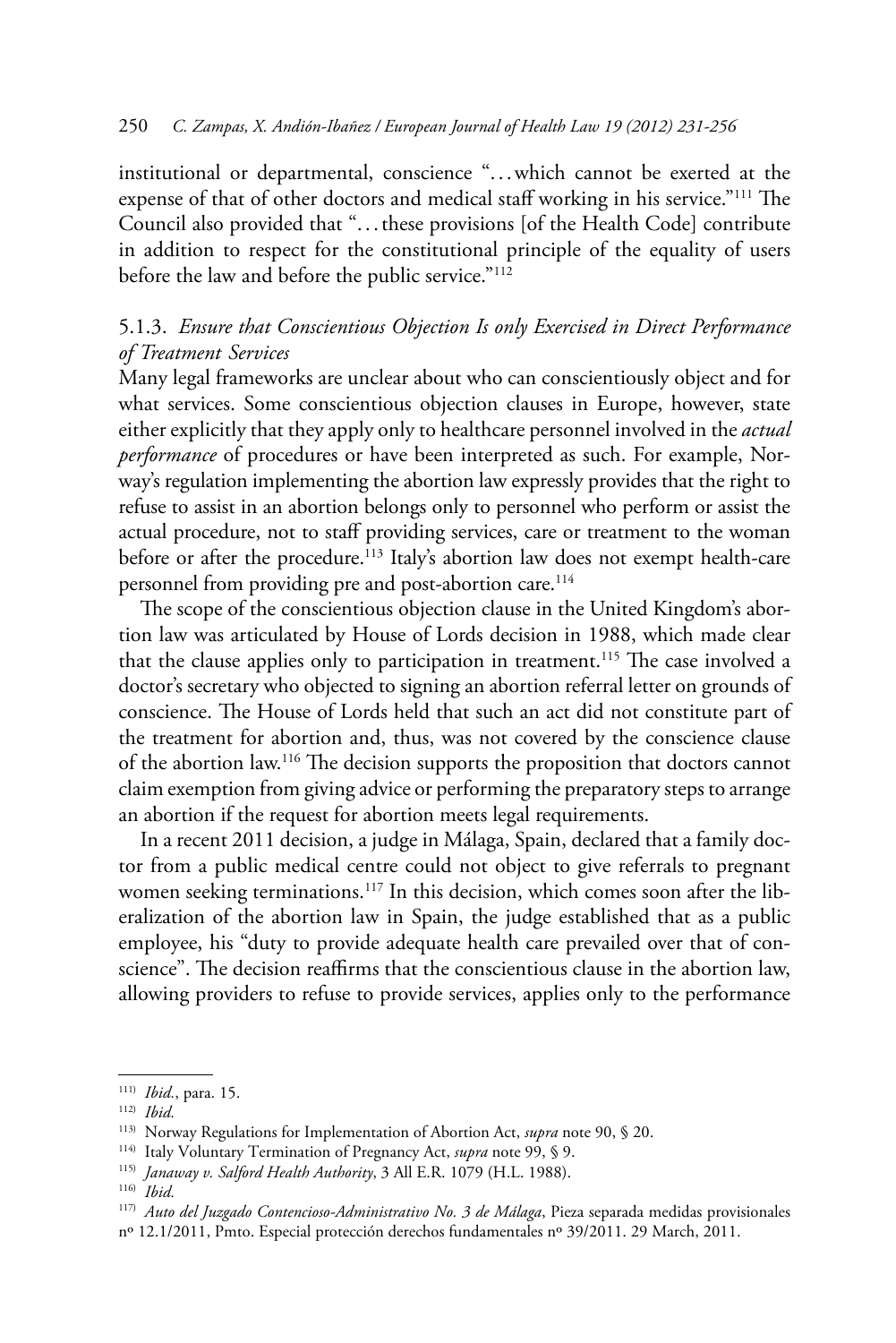of a termination of pregnancy and not to the provision of information and referrals to non-objecting providers.<sup>118</sup>

# 5.2. *State Regulation of Duties of Healthcare Providers*

# 5.2.1. *Duty to Provide Accurate and Non-biased Information about Patients' Health Status and Available Procedures*

Health care providers have the duty to offer accurate and non-biased information about all legally available medical procedures, treatment options and products to the patient, even if they object to providing the services themselves. Failure to do so denies women the ability and the right to make free and informed health care decisions. For example, the European Court of Human Rights recently found Poland in violation of the European Convention, in part, because it did not fulfil its duty to regulated conscientious objection. The case, as referred to above, regarded a woman who was repeatedly denied diagnostic genetic prenatal examinations because doctors argued that the results could lead to a termination of pregnancy, in contravention of their conscience. While the Court's judgment did not provide detailed reasoning, it implied that healthcare providers should not be allowed to invoke conscientious objection with regards to healthcare information, including *diagnostic* care that may or may not lead to an objectionable act*.* 119

A 2003 United Kingdom High Court of Justice Queens Bench Division judgment sheds further light on the unlawfulness of such acts. It found a doctor negligent for failing to properly counsel — in part because of his religious beliefs — his patient about her increased risk of giving birth to a baby with Down's syndrome and the availability of prenatal screenings for such abnormalities.<sup>120</sup> The woman was denied a chance to make an informed decision regarding her pregnancy, and gave birth to a child with Down's syndrome. The doctor, a devout Catholic, noted that he did not routinely and explicitly discuss screening for abnormalities with every pregnant woman. He testified that he thought pregnancy was a happy event and would want to "soothe, not alarm patients," but that he expected he would have told someone of the plaintiff's age that she was "at a slightly raised risk" for foetal abnormalities.<sup>121</sup> The court noted that "[o]n his own account Dr. Kwun's approach to the subject [of informing patients about screening for abnormalities] was coloured by his belief in Roman Catholic doctrine."122 The court ultimately found that if the doctor had used the phrase "slightly raised risk," as the doctor testified, "it would have been seriously misleading," considering that experts

<sup>118)</sup> *Ibid.*

<sup>119)</sup> Judgement, *R.R. v. Poland, supra* note 49; *see also* Center for Reproductive Rights, *R.R. v. Poland*, http://reproductiverights.org/en/feature/poland-a-victory-of-firsts.

<sup>120)</sup> *Enright and Another v. Kwun and Another*, [2003] E.W.H.C. 1000 (Q.B.).

<sup>121)</sup> *Ibid.*, paras. 29, 55.

<sup>122)</sup> *Ibid.*, para. 30.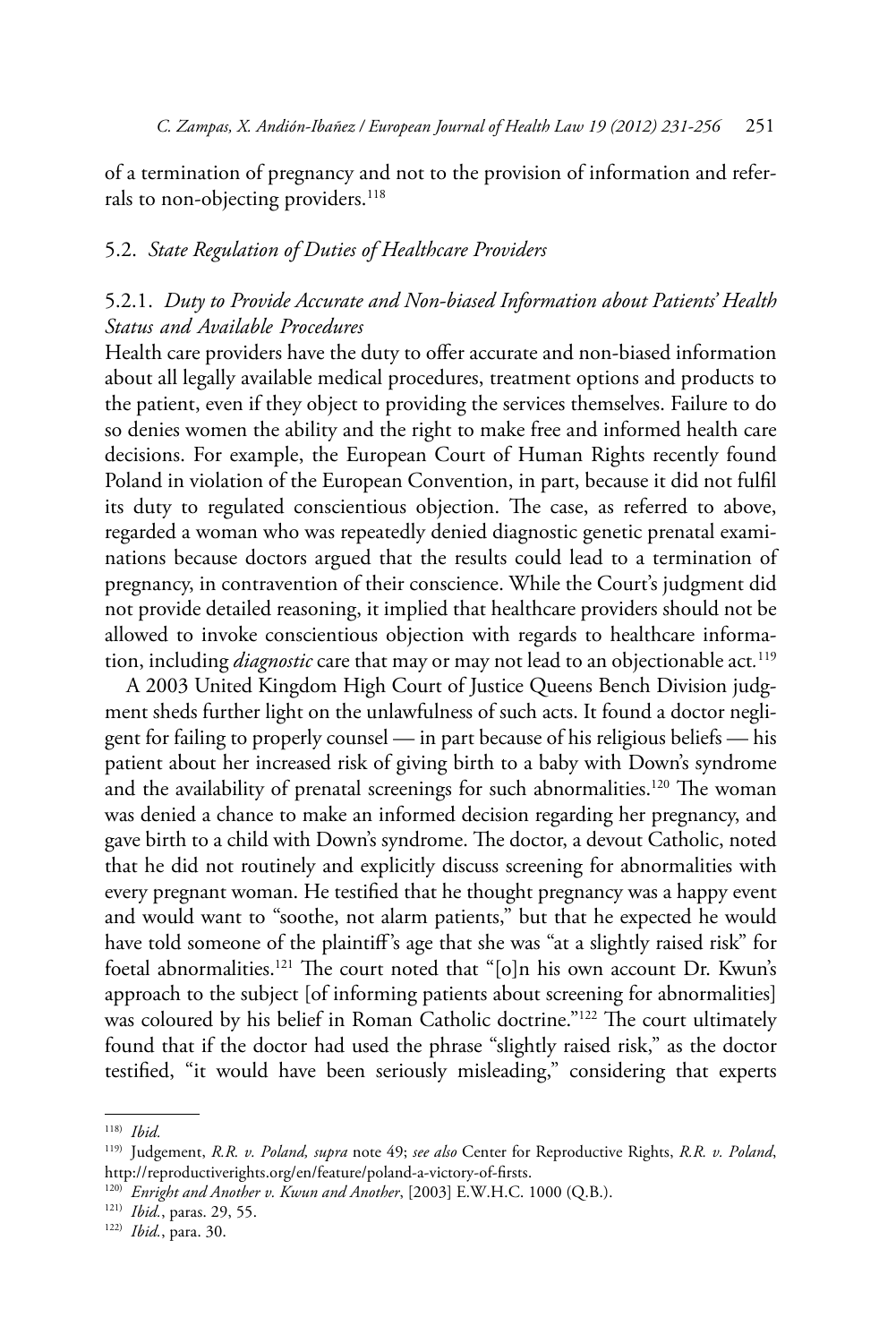testified that the risk for foetal abnormalities increases significantly at the plaintiff's age.<sup>123</sup> As a result of the doctor's failure to provide such information, the patient could not make an informed choice about whether or not to carry her pregnancy to term, given the risk that her child would have Down's syndrome.

# 5.2.2. *Duty to Refer Patients and to Maintain Quality of Care*

The duty that is reflected in most laws and ethical codes across Europe and in international human rights standards is the duty to refer patients to non- objecting providers. Almost all countries in Europe require this.124 Some countries also explicitly add that the referral should be done in a timely manner and should apply from the moment the patient first requests medical intervention from a healthcare provider. In addition, the duty implies quality referral; ensuring women can receive quality treatment. In its Declaration on Therapeutic Abortion, the World Medical Association established that "If the physician's convictions do not allow him or her to advise or perform an abortion, he or she may withdraw while ensuring the continuity of medical care by a qualified colleague."125

In the Netherlands and France, for example, laws place a legal obligation on healthcare professionals and physicians to immediately communicate to a pregnant woman their refusal to perform an abortion.126 Similarly, Portugal's Medical Association Code of Ethics mandates that a physician immediately communicate his or her objection to patients,<sup>127</sup> while the law requires that physicians communicate their objections to patients in a "timely fashion."128 In France, doctors who

<sup>123)</sup> *Ibid.*, para. 56. *See also Barr v. Matthews*, 52 BMLR 217 (Q.B. 1999). In 1999, the UK Queen's Bench Division held that plaintiff 's medical negligence claim against defendant for failure to provide medical advice on termination of pregnancy because of defendant being "philosophically opposed to abortion, [and] unwilling to facilitate one," thus *resulting in the birth of a child suffering from cerebral palsy*, was not successful. The court did emphasise that "once a termination of pregnancy is recognised as an option, the doctor invoking the conscientious objection clause should refer the patient to a colleague at once."

<sup>124)</sup> *See, e.g., BMA's Handbook of Ethics and Law, supra* note 98, at 16-17 (U.K.); National Health Service Guidelines, Guidance on fundholder purchase of terminations of pregnancy, HSG (95)37, para. 6 (1995) (U.K.) [hereinafter *NHS Guidelines* HSG (95)37]; Code de la Sante Publique, arts. L2212-8, R4127-18 (Fr.); Zakon o liječništvu (Zl) [Law of Doctoring], Art. 20 (2003) (Croat.) [hereinafter Croatia Law of Doctoring]; Kodeks medicinske etike i deontologije [Code of Medical Ethics and Deontology] Art. 2, para. 15 (Croat.) [hereinafter Croatia Code of Medical Ethics]; Act No. 154 of 1997: Health Care (1997. évi CLIV. törvény az egészségügyről) §§ 125-37 (Croat.) [hereinafter Croatia Act No. 154]; Ministry of Health Decree No. 30/2007: The Code of Ethics of Health Care Service Providers [30/2007. (VI. 22.) EüM rendelet az egészségügyi dolgozók rendtartásáról] § II (Hung.) [hereinafter Hungary Ministry of Health Decree No. 30/2007]; Codigo Deontologico da Ordem dos Medicos (2008), Art. 37 (Port.); Lei No. 16/2007 de 17 de abril, Exclusão da ilicitude nos casos de interrupção voluntária da gravidez (Port.).

<sup>125)</sup> World Medical Association, *Declaration on Therapeutic Abortion*, adopted Aug. 1970, available at http://www.wma.net/en/30publications/10policies/a1/index.html (last visited Dec. 19. 2011).

<sup>126)</sup> *See* Code de la Sante Publique (Fr.), *supra* note 124, arts. L2212-8, R4127-18; *see also* Law of 1 May 1981 (Stb. 257) prescribing rules concerning the termination of pregnancy, § 20 (2) (Neth.).

<sup>127)</sup> Codigo Deontologico da Ordem dos Medicos (Port.), *supra* note 124, Art. 37(2).

<sup>128)</sup> Lei No. 16/2007 (Port.), *supra* note 124, § 4.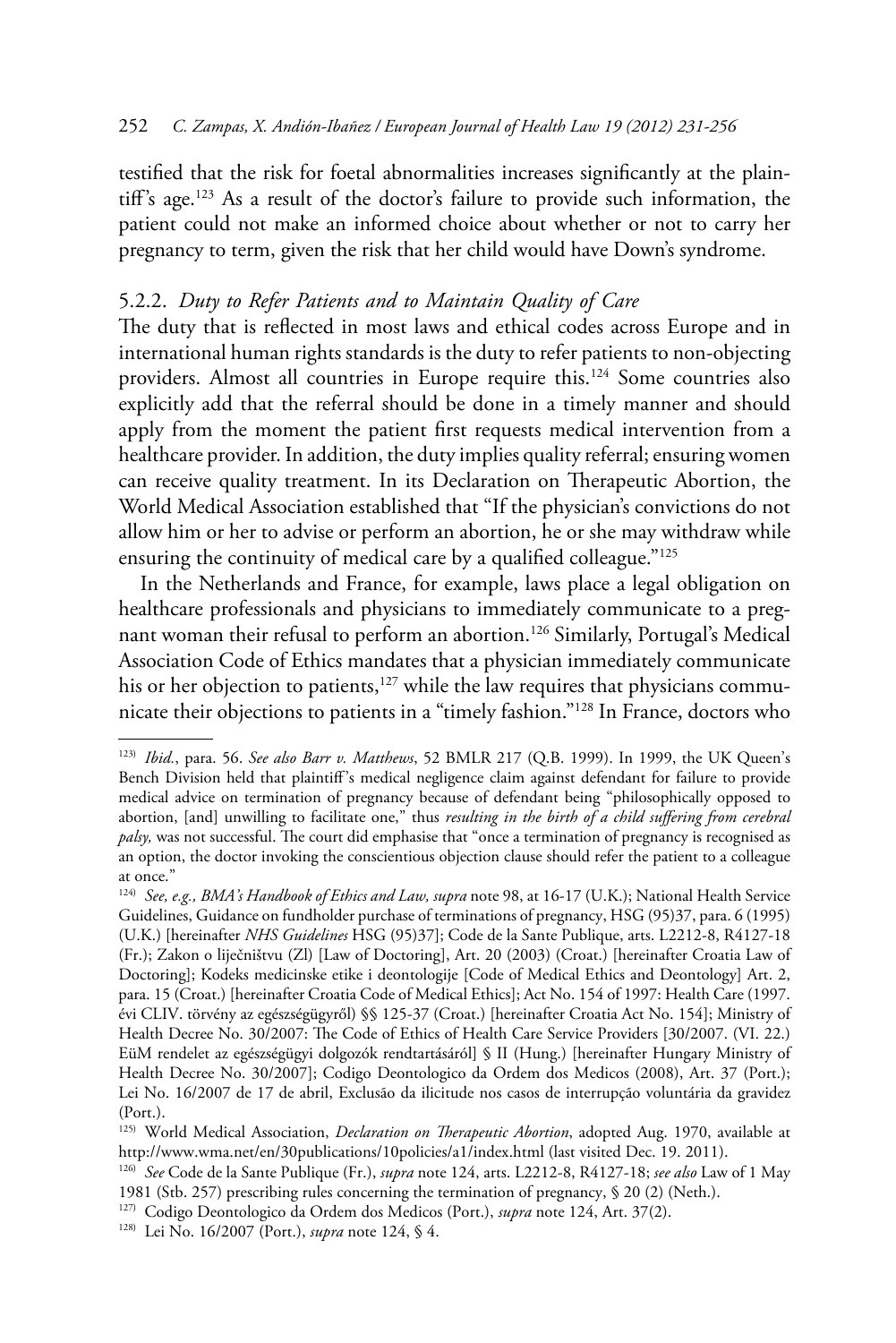conscientiously object also have a legal duty to the woman seeking abortion to "give her the name of experts to perform the procedure."<sup>129</sup> In Poland, Croatia and Hungary, laws require physicians to inform patients of their objection to a procedure and to provide a referral to such patients, but they do not have an oversight mechanism to ensure that this occurs, leaving many women without a  $referral<sup>130</sup>$ 

In the United Kingdom, guidelines issued by the British Medical Association (the "BMA") and the Royal College of Obstetricians and Gynaecologists (RCOG),131 two of Britain's leading medical associations, have informed the implementation and judicial interpretation $132$  of the conscientious objection provisions of the 1967 Abortion Act, and obligate physicians who conscientiously object to providing abortion services to take preparatory steps to arrange for an abortion and provide referrals to another doctor without delay.<sup>133</sup> The BMA guidelines explicitly provide that "[i]t is not sufficient simply to tell the patient to seek a view elsewhere since other doctors may not agree to see her without appropriate referral."134 RCOG has issued recommended referral times for abortion services.<sup>135</sup> In addition, the UK National Health Service guidelines, which are issued to provide guidance to practitioners, note that all doctors who conscientiously object to "recommending termination should quickly refer a woman who seeks their advice about a termination to a different [general practitioner] . . . If doctors fail to do so, they could be alleged to be in breach of their terms of service."<sup>136</sup>

In the absence of regulations requiring timely notification of a healthcare provider's objection, accompanied by a timely referral, women may be unable to locate another provider to perform such procedure in a timely manner, foregoing their right to an abortion. For example, in Denmark, a woman who scheduled an appointment at a clinic to undergo an abortion was not informed by the doctor of such doctor's conscientious objection to the performance of abortions, nor was

<sup>&</sup>lt;sup>129)</sup> Code de la Sante Publique (Fr.), *supra* note 124, Art. L2212-8.<br><sup>130)</sup> *See* Act of 5 December 1996 on the Medical Profession [Dz. U. z 2002 r. Nr 21 poz. 204 z po<sup>°</sup>n. zm.], Art. 39 (Pol.); *see also* Croatia Law of Doctoring, *supra* note 124, Art. 20; Croatia Code of Medical Ethics, *supra* note 124, Art. 2, para. 15; Croatia Act No. 154, *supra* note 124, §§ 125-37; Hungary Ministry of Health Decree No. 30/2007, *supra* note 124, § II.9.

<sup>131)</sup> *Royal College of Obstetricians & Gynaecologists, The Care of Women Requesting Induced Abortion* 2004 [hereinafter *RCOG Guidelines*].

<sup>132)</sup> *See, e.g., Family Planning Ass'n of Northern Ireland v. Minister for Health, Soc. Serv. and Pub. Safety*, 2004 NICA 39 (Transcript) (Q.B.).

<sup>133)</sup> *BMA's Handbook of Ethics and Law*, *supra* note 98, at 249; RCOG Guidelines, *supra* note 143, at 16-17*.*

<sup>134)</sup> *BMA's Handbook of Ethics and Law*, *ibid.*, at 249.

<sup>135)</sup> *RCOG Guidelines*, *supra* note 131, at 23-24.

<sup>136)</sup> *NHS Guidelines HSG* (95)37, *supra* note 124, para. 6.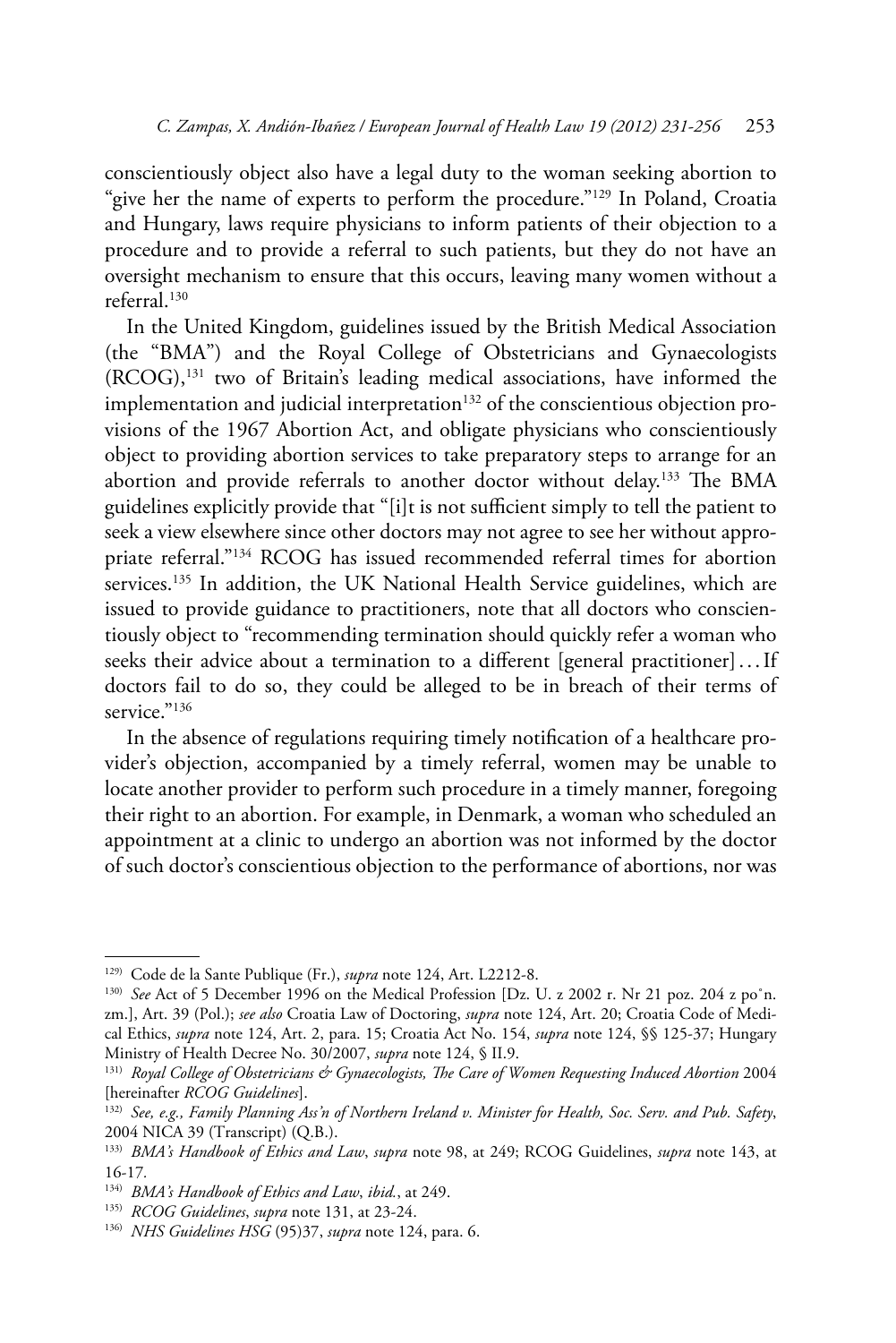she provided a timely referral.137 A member of the Danish Board of Health and legal commentator, in reviewing this case noted the impact this could have on the exercise of her right to an abortion, 'the failure to immediately inform the patient of a conscientious objection to abortion and to provide a referral could delay the time period within which a woman can legally exercise her right to a voluntary termination of pregnancy. Such delay could cause the woman to exhaust the 12-week period during which she may legally procure an abortion, and thereby cause her to unwillingly forego her right to this procedure.'138

A corollary to such duty is that in situations in which the healthcare provider is unable to guarantee that women will receive quality treatment, such healthcare provider must provide treatment to the patient, regardless of whether it conflicts with her or his conscience.<sup>139</sup> For example, in Norway, a physician may not refuse to treat a patient unless the patient has reasonable access to another doctor who can provide treatment.<sup>140</sup> Additionally, in San Marino, a physician that conscientiously objects to the performance of a procedure must refer the patient to another medical professional who can provide adequate treatment, and the physician must ensure that the patient continues to receive care during the transition period.141

## 5.2.3. *Duty to Provide Care in Emergency Situations*

International and regional medical and human rights standards establish that conscientious objection cannot be invoked in emergency situations when lifesaving treatment is needed.<sup>142</sup> While most countries impose a general duty on

<sup>&</sup>lt;sup>137)</sup> *Doctor refuses to refer pregnant women to abortion* (Læge nægter at henvise gravide til abort), Tv2LORRY, July 10, 2007, http://ekstrabladet.dk/nyheder/samfund/article94950.ece (last visited 19 Dec. 2011).

<sup>&</sup>lt;sup>138)</sup> *Ibid.*,; see also Janne Rothmar Hermann, 'Ethical issues regarding abortion: How far does the right go?' (*Etisk forbehold ved abort: Hvor langt rækker retten?*), 169 *Ugeskrift for Læger (Journal of the Danish Medical Association)* (2007) 4488.

<sup>139)</sup> *See* FIGO, *Resolution on Conscientious Objection*, *supra* note 87 ("FIGO affirms that to behave ethically, practitioners shall . . . Provide timely care to their patients when referral to other practitioners is not possible and delay would jeopardise patients' health and well-being").<br><sup>140)</sup> Code of Ethics for Doctors [*Den Norske Legeforening*], § 6 (Nor.).

<sup>&</sup>lt;sup>141)</sup> Code and Rules of Ethics for the Medical Profession, Art. 16 (San Marino).

<sup>142)</sup> *See, e.g.*, FIGO Ethical Guidelines, *supra* note 84, para. 8; Committee on the Elimination of Discrimination against Women, *Concluding Observations: Morocco*, para. 78, U.N. Doc. A/52/38/Rev.1 (1997); *Concluding Observations: Pakistan*, para. 41, U.N. Doc. CEDAW/C/PAK/CO/3 (2007); *Concluding Observations: Peru*, para. 340, U.N. Doc. A/53/38/Rev.1 (1998); *see also* Human Rights Committee, *Concluding Observations: Mali*, para. 14, U.N. Doc. CCPR/CO/77/MLI (2003). Various UN Treaty Monitoring Bodies have reaffirmed the need to guarantee women's access to emergency care services in order to ensure their health and prevent maternal mortality and morbidity. *See e.g*., Committee on Economic, Social and Cultural Rights, *General Comment 14: The Right to the Highest Attainable Standard of Health (Art. 12)* (22nd Sess., 2000), *in* Compilation of General Comments and General Recommendations by Human Rights Treaty Bodies, at 90, ¶ 14, U.N. Doc. HRI/GEN/1/Rev.7 (2004). The UN Committee on the Elimination of Discrimination Against Women recently issued a decision against Brazil for the State's failure to provide quality medical emergency care to a pregnant woman. Decision *Alyne vs Brazil*, CEDAW/C/49/D/17/2008, Communication No. 17/2008 (10 August 2011).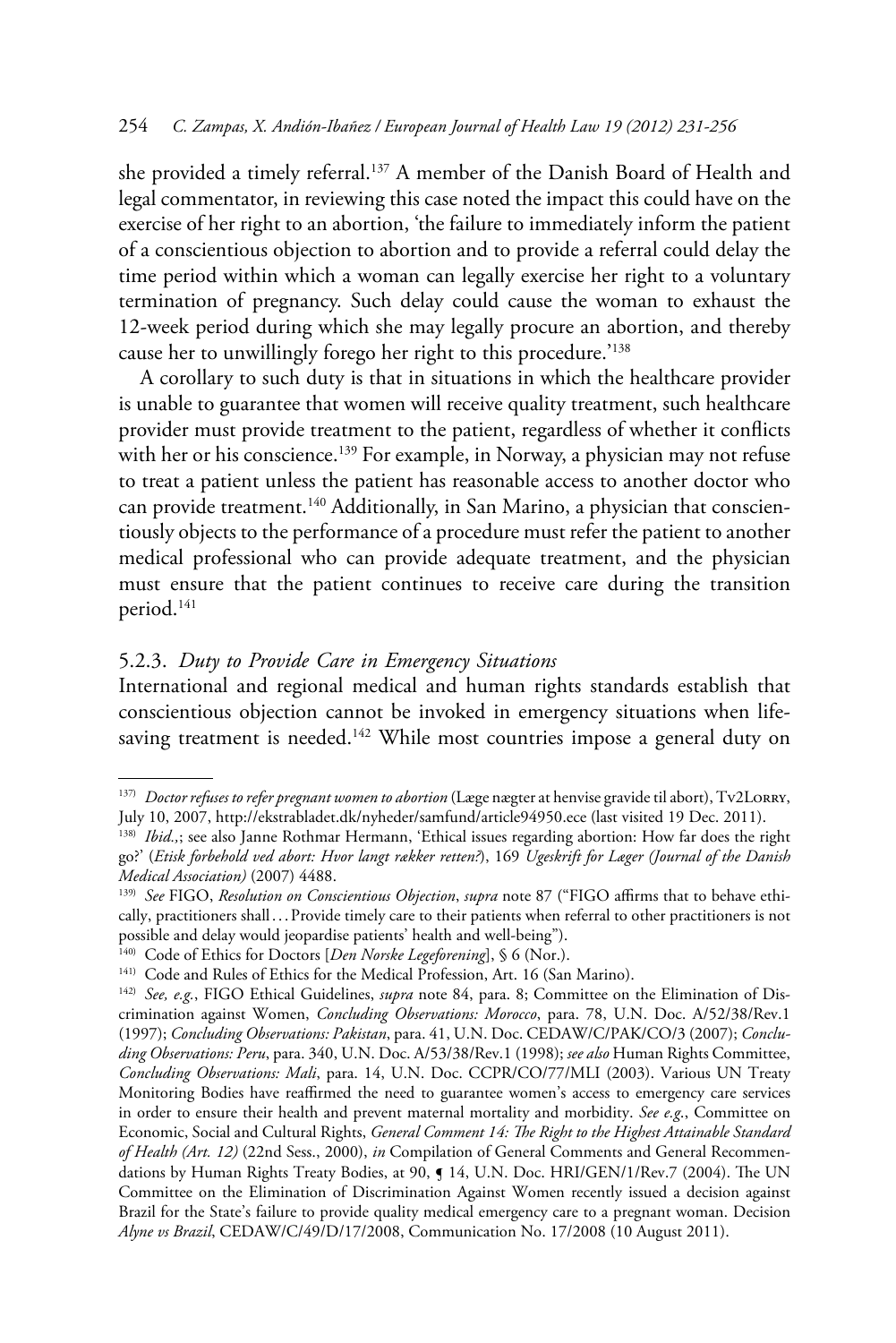health care providers to provide care in emergency situations,<sup>143</sup> only eleven European countries expressly prohibit the invocation of conscientious objection in the case of emergency or risk of death as well as danger to patient's health.<sup>144</sup> Some countries do not explicitly provide any exceptions to the right to conscientious objection.145 This is an area of law and policy that must be clarified in order to guarantee access to emergency healthcare services. For example, under the United Kingdom Abortion Act, doctors have a right to opt out of participating in abortion but are obliged to provide necessary treatment in emergencies. If a woman's life or long-term health care is at stake, doctors who hold a conscientious objection to terminating a pregnancy are obliged to provide necessary care.

### **6. Conclusion**

Despite the progress achieved in the last fifteen years on expanding the recognition and enjoyment of women's rights to sexual and reproductive healthcare services, the unregulated practice of conscientious objection is increasingly restricting women's access to a wide range of legal health services, including abortion and contraception. In many European countries, the practice of conscientious objection is largely unregulated. The absence of a comprehensive and effective legal and policy frameworks governing the practice is putting women's health and lives at risk and violating their human rights.

While existing international and regional human rights, medical and ethical standards as well as national laws and jurisprudence, provide some guidance on how to adequately regulate the practice, further guidance is needed. International and regional human rights bodies are well-positioned to provide such guidance. These bodies should monitor state compliance with their obligations to ensure timely and adequate sexual and reproductive health services and hold governments accountable when violations of such rights occur. In addition, medical and ethical bodies should also uphold women's reproductive rights and promote the regulation of conscientious objection.

In order to guarantee access to health care services provided by law and to uphold their international human rights commitments, European states should develop comprehensive laws and policies that define and regulate the practice of

<sup>143)</sup> *See* Eur. Parl. Assemb., *Explanatory Memorandum — Unregulated use of conscientious objection, supra*  note 5*,* at 10.

<sup>144)</sup> Bosnia & Herzegovina; Croatia; Czech Republic; Hungary (risk of death applies only to abortion); Italy; Lithuania; Poland; Portugal; San Marino; Slovakia; and the United Kingdom (abortion only).

<sup>145)</sup> In Denmark, there are no explicit exceptions to the right to conscientious objection; however, the Danish Constitution only protects religious belief to the extent that it does not provide "reasons [to] evade compliance with any common civic duty." Danmarks Riges Grundlov, § 70 (1953) (Den.), *available at* http://www.grundloven.dk/. In the Netherlands, legislation, regulations and codes do not provide any clear exceptions to the right to conscientious objection.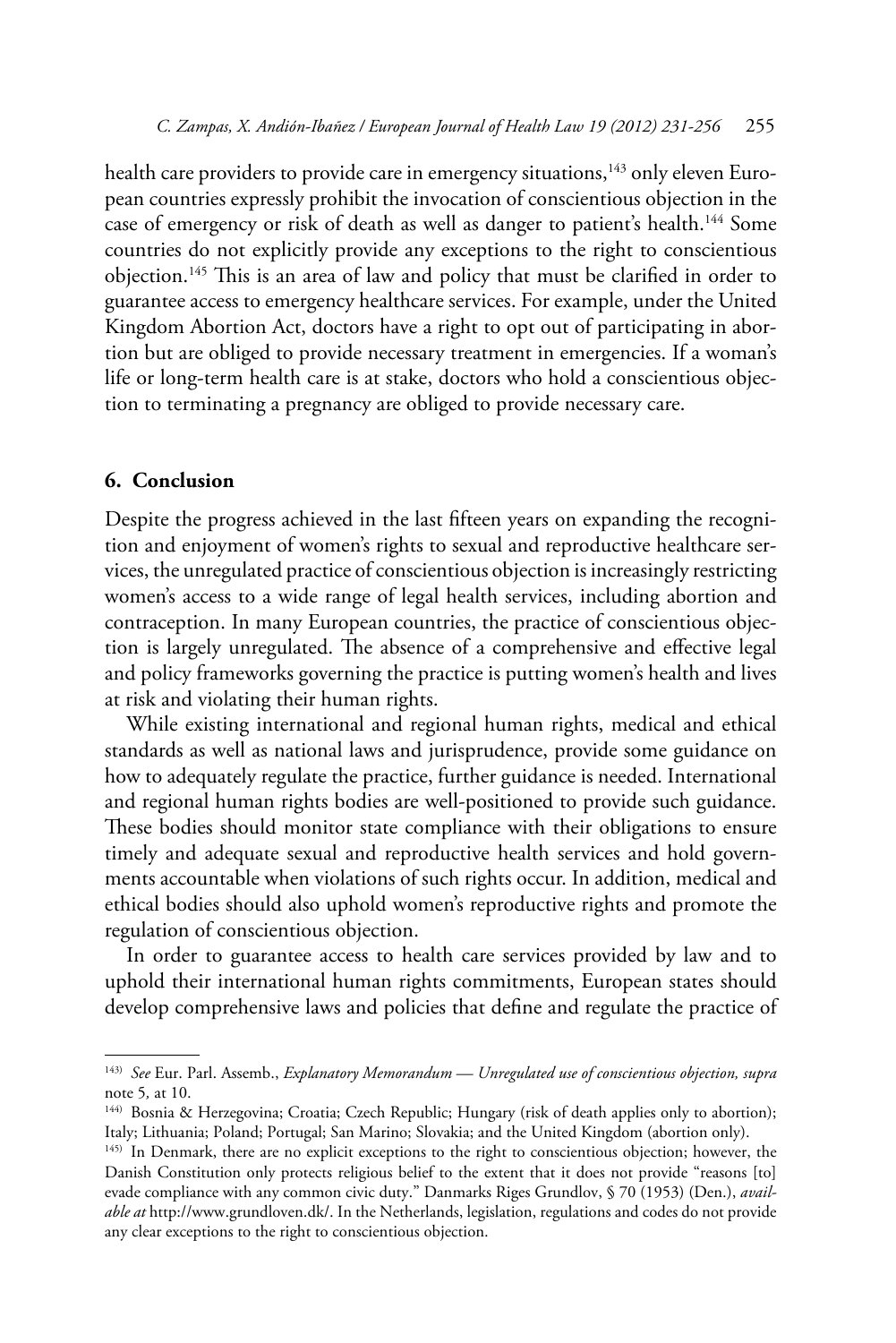# 256 *C. Zampas, X. Andión-Ibañez / European Journal of Health Law 19 (2012) 231-256*

conscientious objection. The regulations should clearly establish who can object, under which circumstances and to which services. They should also establish the duties of health care providers and set up oversight mechanisms to ensure that these duties are fulfilled and that redress is provided when those duties are violated.

Basic principles, derived from medical and international and regional human rights standards, governing the regulation of conscientious objection should ensure the following:

- Availability and accessibility of reproductive health care providers, including by employing adequate staff available and willing to competently deliver services.
- Availability of timely services within a convenient distance for the patient.
- A duty on providers to ensure timely notice to patients that they are conscientious objectors.
- A duty on providers to refer the patient, to another provider willing and able to perform the health care procedure/treatment. Such a provider must be conveniently accessible and the referral should be done in a timely manner.
- Conscientious objection cannot be invoked in emergency situations when the life or health of the patient is at risk. Health care providers should be trained in performing all legal reproductive health care services, irrespective if objectionable. This will ensure access to health care services in emergency and other situations where conscientious objection is not applicable.
- Conscientious objection applies only to direct health care treatment/ procedures, not diagnostic care that may or may not lead to an objectionable act by the patient.
- Conscientious objection should not apply to staff in performing general care functions, such as preparing operating rooms, making appointments, issuing referral notices, etc.
- Conscientious objection cannot be invoked in information services; patients must be informed of their health status and all risks, benefits and alternatives to treatment/procedures.
- Conscientious objection can only be invoked by individuals; it cannot be invoked by institutions.
- Oversight and monitoring of the practice of conscientious objection so as to ensure women are able to access the timely medical services they need and are legally entitled to receive.
- Legal remedies be available when harm results from the practice of conscientious objection.